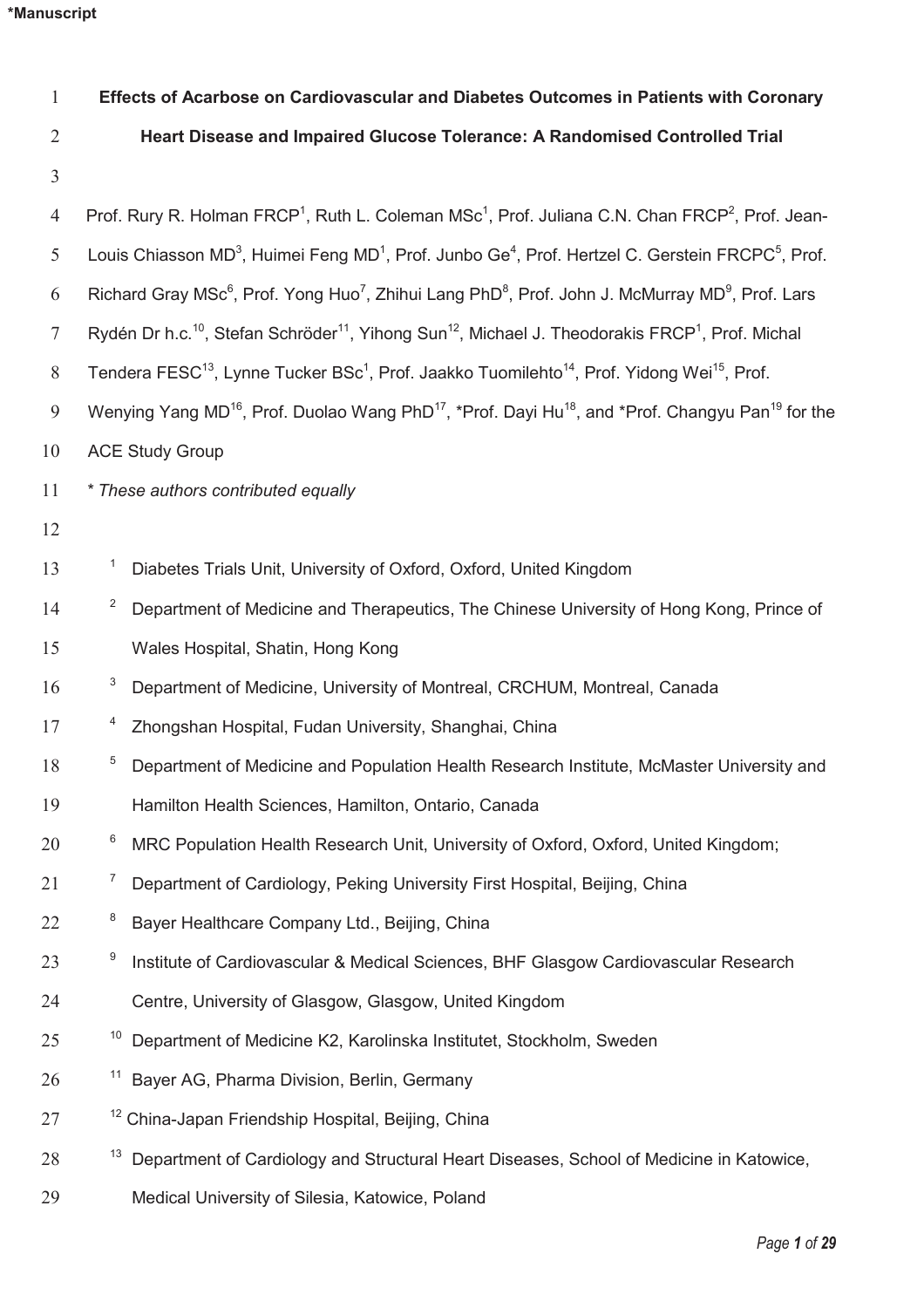| $\mathbf{1}$   | 14                           | Dasman Diabetes Institute, Dasman, Kuwait; Department of Neurosciences and Preventive                         |  |  |  |  |  |
|----------------|------------------------------|---------------------------------------------------------------------------------------------------------------|--|--|--|--|--|
| $\overline{2}$ |                              | Medicine, Danube-University Krems, Krems, Austria; Chronic Disease Prevention Unit,                           |  |  |  |  |  |
| 3              |                              | National Institute for Health and Welfare, Helsinki, Finland; King Abdulazis University,                      |  |  |  |  |  |
| $\overline{4}$ | Jeddah, Saudi Arabia         |                                                                                                               |  |  |  |  |  |
| 5              |                              | <sup>15</sup> Shanghai Tenth People's Hospital, School of Medicine of Tongji University, Shanghai, China      |  |  |  |  |  |
| 6              | 16                           | China-Japan Friendship Hospital, Beijing, China                                                               |  |  |  |  |  |
| 7              |                              | <sup>17</sup> Tropical Clinical Trials Unit, Liverpool School of Tropical Medicine, Liverpool, United Kingdom |  |  |  |  |  |
| 8              | 18                           | People's Hospital of Peking University, Beijing, China                                                        |  |  |  |  |  |
| 9              | 19                           | Department of Endocrinology, People's Liberation Army General Hospital, Beijing, China                        |  |  |  |  |  |
| 10             |                              |                                                                                                               |  |  |  |  |  |
| 11             | <b>Corresponding author:</b> |                                                                                                               |  |  |  |  |  |
| 12             |                              | Rury R. Holman, FRCP, FMedSci                                                                                 |  |  |  |  |  |
| 13             | Diabetes Trials Unit, OCDEM  |                                                                                                               |  |  |  |  |  |
| 14             | <b>Churchill Hospital</b>    |                                                                                                               |  |  |  |  |  |
| 15             | Oxford OX3 7LJ, UK           |                                                                                                               |  |  |  |  |  |
| 16             |                              | Email: rury.holman@dtu.ox.ac.uk                                                                               |  |  |  |  |  |
| 17             |                              | Phone +44 (0)1865 857240                                                                                      |  |  |  |  |  |
| 18             |                              |                                                                                                               |  |  |  |  |  |
| 19             |                              |                                                                                                               |  |  |  |  |  |
| 20             | Title:                       | 130 characters with spaces (113 without)                                                                      |  |  |  |  |  |
| 21             | Abstract:                    | 300 words (Max 300)                                                                                           |  |  |  |  |  |
| 22             | Text:                        | 3640 words (Max 4500)                                                                                         |  |  |  |  |  |
| 23             | Tables & Figures:            | 3 Tables, 2 Figures (Max 5)                                                                                   |  |  |  |  |  |
| 24             | References:                  | 26 (Max 30)                                                                                                   |  |  |  |  |  |
|                |                              |                                                                                                               |  |  |  |  |  |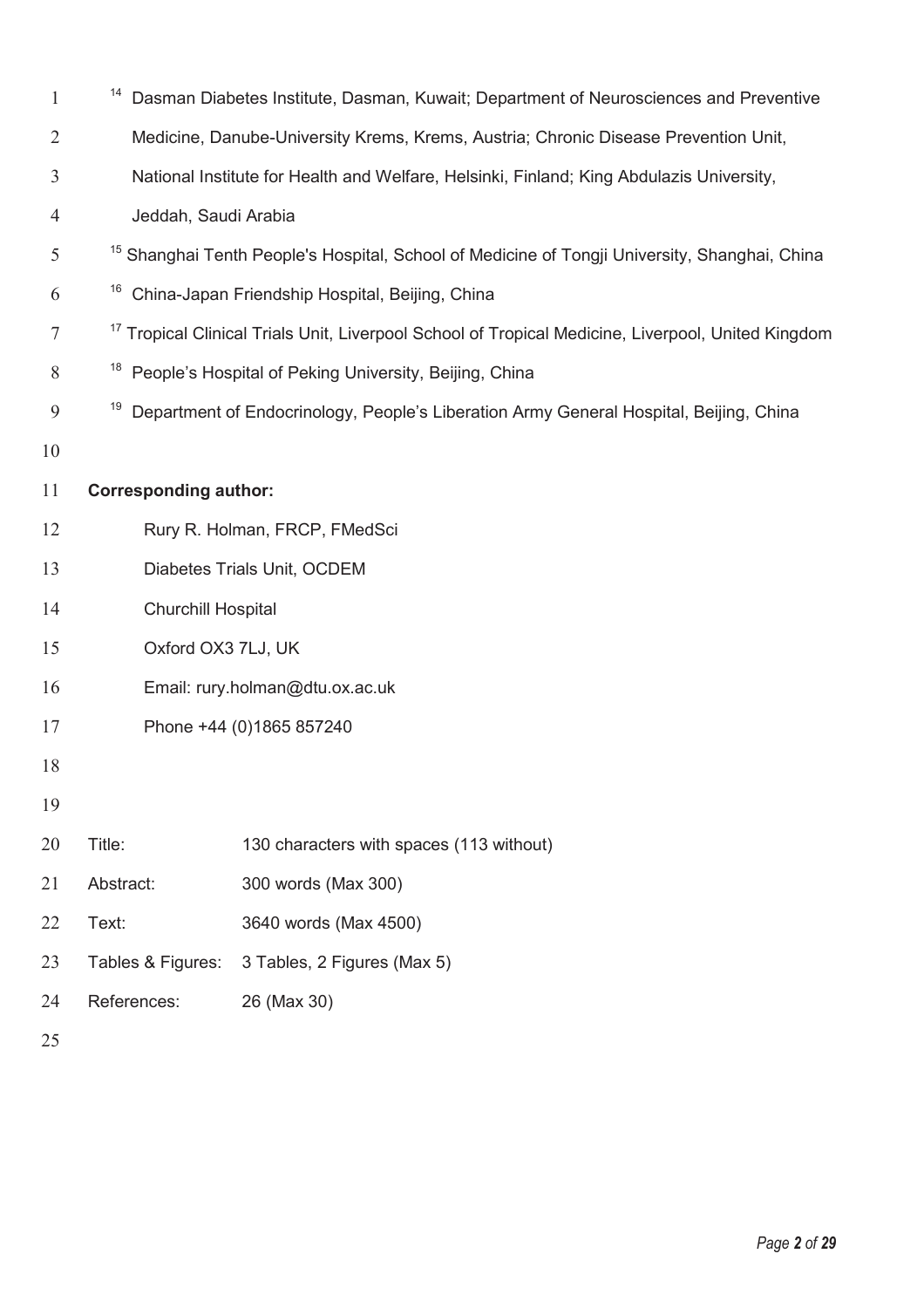### **Background**

2 The impact of acarbose on cardiovascular outcomes in patients with coronary heart disease and impaired glucose tolerance is unknown.

### **Methods**

Chinese patients with coronary heart disease and impaired glucose tolerance were randomised to double-blind acarbose 50 mg three times daily or placebo, added to standardised cardiovascular secondary prevention therapy. Acarbose was hypothesised to be superior to placebo for a composite outcome of cardiovascular death, nonfatal myocardial infarction, nonfatal stroke, hospitalisation for unstable angina or hospitalisation for heart failure. The completed study is registered with ClinicalTrials.gov NCT00829660 and ISRCTN 91899513.

### **Findings**

Of 6526 patients randomised, 6522 were followed for median 5·0 years. The primary composite outcome occurred in 470 acarbose group participants (14·4%; 3·33 *per* 100 person-years) and in 479 placebo group participants (14·7%; 3·41 *per* 100 person-years). Acarbose was not superior to placebo for the primary outcome (hazard ratio 0·98; 95% Confidence Interval [CI] 0·86 to 1·11; P=0·73), with no significant subgroup interactions. No significant differences were seen between treatment groups for the secondary composite outcome (cardiovascular death, nonfatal myocardial infarction, nonfatal stroke), death from any cause, cardiovascular death, fatal or nonfatal myocardial infarction, fatal or nonfatal stroke, hospitalisation for unstable angina, or hospitalisation 20 for heart failure. Diabetes developed less frequently in the acarbose group (N=436, 13·3%; 3·17 *per* 100 person-years) compared with the placebo group (N=513, 15·8%; 3·84 *per* 100 person-years) (rate ratio 0·82; 95% CI 0·71 to 0·94; P=0·005). Gastrointestinal disorders were numerically 23 more frequent with acarbose but adverse event rates did not differ significantly between groups.

#### **Interpretation**

In Chinese patients with coronary heart disease and impaired glucose tolerance, acarbose did not reduce the risk of major adverse cardiovascular events but did reduce the incidence of diabetes.

- **Funding**
- Bayer AG.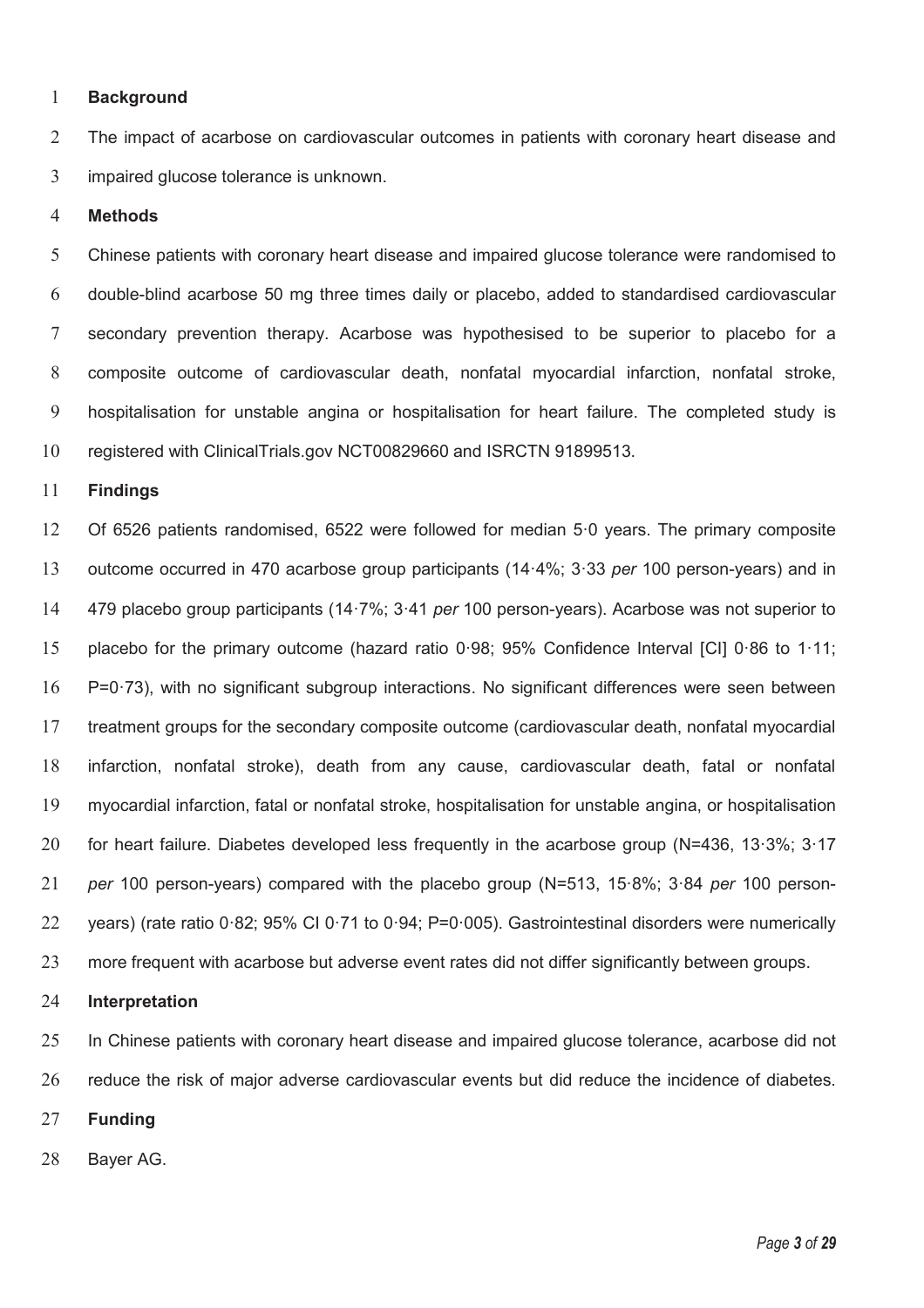#### 1 **Introduction**

2 People with coronary heart disease and impaired glucose tolerance are at increased risk of future 3 cardiovascular events<sup>1,2,3</sup> and developing type 2 diabetes.<sup>4</sup> In 2006, the prevalence of impaired glucose regulation in Chinese adults hospitalised for coronary artery disease was 37 $\cdot$ 3%. $^{5}$ 4

5 After the Study to Prevent Non-Insulin-Dependent Diabetes Mellitus (STOP-NIDDM) reported that 6 acarbose, an alpha-glucosidase inhibitor, reduced the incidence of type 2 diabetes by 25% in 7 people with impaired glucose tolerance,<sup>6</sup> it was approved for treating this condition in China and 8 elsewhere. A subsequent pre-specified STOP-NIDDM secondary analysis suggested a decreased 9  $\;$  risk of a cardiovascular composite outcome<sup>7</sup>, although only 47 participants experienced such an 10 event in the low cardiovascular risk population enrolled. Acarbose has also been shown to slow 11 progression of carotid artery intima-media thickness in people with impaired glucose tolerance.<sup>8</sup> A 12 meta-analysis of seven trials showed that acarbose reduced cardiovascular events by one third in patients with type 2 diabetes, although none were specifically designed to test this hypothesis.<sup>9</sup> 13 14 These and other data support a possible cardiovascular disease prevention role for acarbose.<sup>10</sup>

15 The Acarbose Cardiovascular Evaluation (ACE) trial examined whether acarbose could reduce 16 cardiovascular events in Chinese patients with established coronary heart disease and impaired 17 glucose tolerance, and whether the incidence of type 2 diabetes could be reduced.<sup>11,12</sup>

18

#### 19 **Methods**

### 20 *Study Design*

21 This randomised, double-blind, placebo-controlled, event-driven, Phase IV superiority trial was 22 conducted at 176 sites in China.<sup>11,12</sup> Designed and overseen by a Steering Committee of 14 23 academic investigators and two Bayer employees, it was run independently by the University of 24 Oxford Diabetes Trials Unit,<sup>13</sup> with the University of Oxford as the Sponsor. The protocol (available 25 on-line at http://www.dtu.ox.ac.uk/ACE/protocol.php) was approved by the University of Oxford 26 Tropical Research Ethics Committee, and by central or local ethics committees (as appropriate) at 27 participating sites. Participants provided written informed consent. The Appendix contains 28 organisational details and a list of participating sites and investigators. An independent Data and 29 Safety Monitoring Board performed on-going safety surveillance with full access to unblinded data.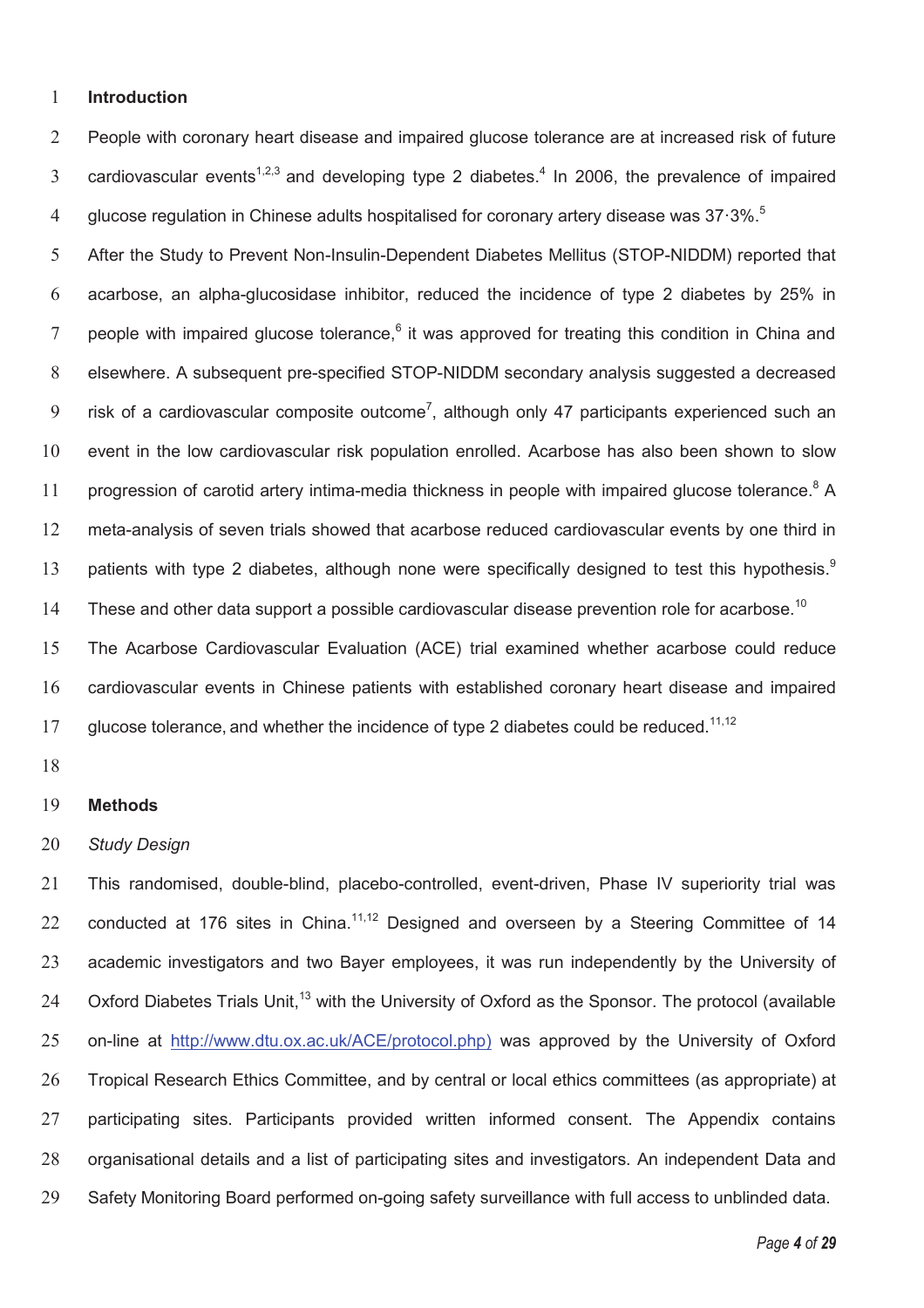### *Participants*

Selection criteria and baseline characteristics of participants have been published.<sup>11,12,14</sup> These are listed in the Appendix, but briefly those eligible were ≥50 years old with established coronary heart disease (defined as prior myocardial infarction, unstable angina or current stable angina), and impaired glucose tolerance (confirmed by a 75g oral glucose tolerance test) who had taken ≥80% of single-blind placebo study medication during a four-week run-in period. During the run-in period investigators were required to provide all participants with appropriate lifestyle advice with respect to diet, exercise and smoking. Also, existing cardiovascular therapy was optimised (if required) to be consistent with internationally accepted treatment guidelines, including antiplatelet agents, statins, beta-blockers, renin-angiotensin-aldosterone inhibitors, and blood pressure lowering therapy as appropriate.

# *Randomisation and Masking*

Participants were randomised 1:1 by a centralised computer system to acarbose 50mg three times daily with meals or to matching placebo, blocked within site. The 50mg acarbose dose was chosen because that was the usual dose used in China for people with impaired glucose tolerance and because of the high study medication discontinuation rate seen in STOP-NIDDM with a dose of 100mg three times daily (31% acarbose versus 19% placebo during median 3·3 years' follow-up, with 48% of these participants discontinuing in the first year), mainly secondary to gastrointestinal side effects which are dose dependent. The randomisation sequence (coded as "A" or "B") was generated by a Diabetes Trials Unit statistician unconnected to the trial and uploaded to the electronic Rave Trial Management System (rTMS, Medidata Rave, New York). Acarbose and matching placebo tablets were provided by Bayer packaged in four month quantities, each packet being labelled with a unique code. These codes were also uploaded to the rTMS with their corresponding "A" or "B" categorisation which was not visible to study staff. At the time of randomisation, and at subsequent visits, investigators were instructed by the rTMS which study medication packet should be given to each participant. They were required to enter two letters 29 printed alongside the unique code on the packet label so that the rTMS could confirm the correct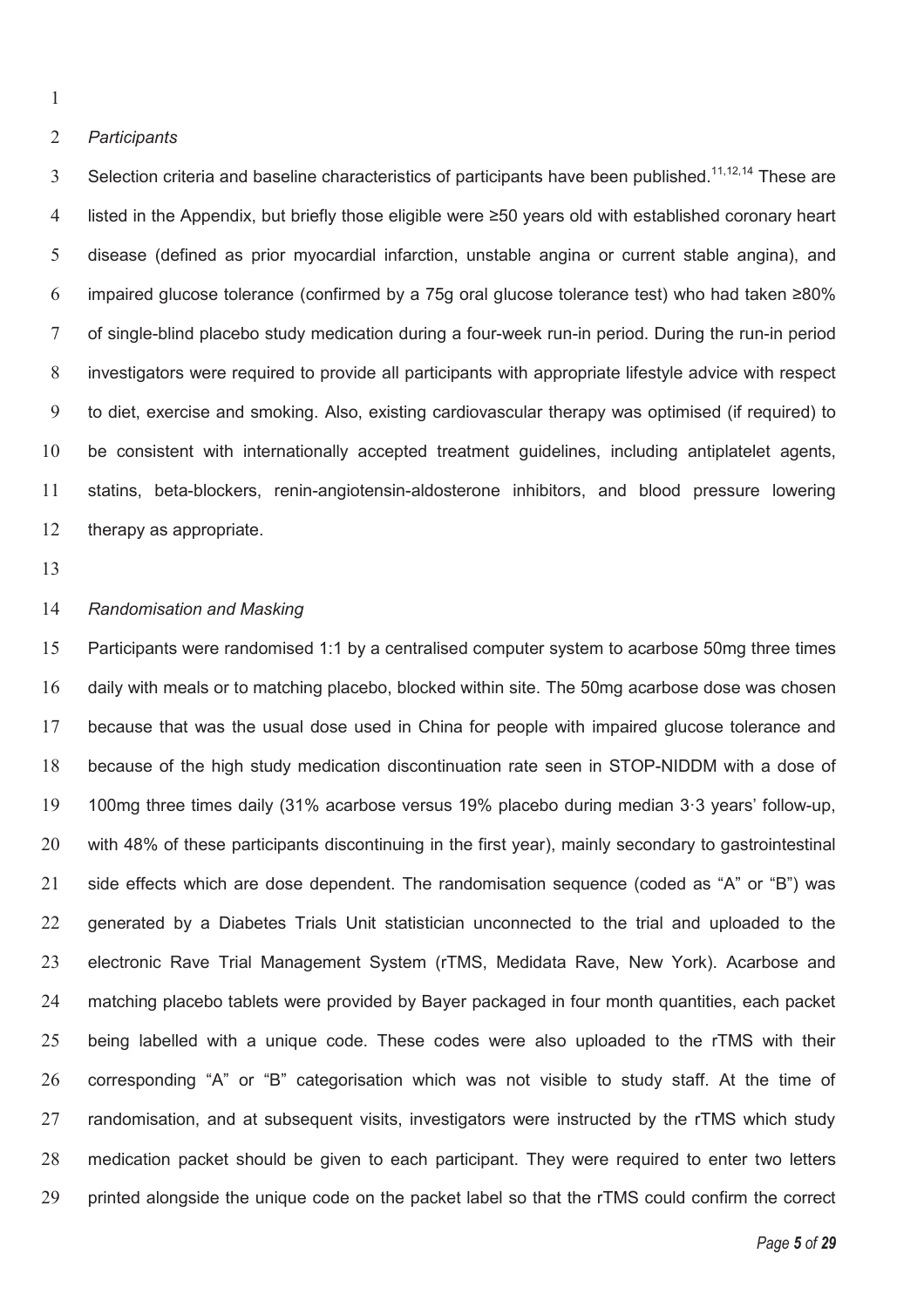study medication had been dispensed. Up until database lock, the assignation of "A" or "B" to 2 active or placebo was known only to the Bayer study medication packaging group and the Data Safety and Monitoring Board.

#### *Procedures*

Follow-up visits were performed at one, two, four, and then every four months to provide study medication, measure fasting plasma glucose, blood pressure and weight, and to ascertain clinical outcomes, monitor study medication adherence and collect serious adverse events that were not prespecified as study endpoints. At annual visits, oral glucose tolerance tests were conducted, 10 glycated haemoglobin (HbA<sub>1c</sub>) measured and serum creatinine measurements performed with estimated glomerular filtration rate (eGFR) calculated using the Modification of Diet in Renal 12 Disease study equation, adapted for a Chinese population.<sup>15</sup> Whenever a four-monthly fasting plasma glucose value was ≥7·0 mmol/L an additional oral glucose tolerance test was scheduled to confirm the diagnosis of diabetes. Those who developed diabetes remained on blinded study medication with the addition of metformin or other glucose-lowering agents (except alphaglucosidase inhibitors), if required to maintain acceptable glycaemic control.

Non-serious adverse events were not collected unless related to the cessation or change in dose of study medication, as acarbose is licensed in China for treatment of impaired glucose tolerance. Adverse events were coded using the Medical Dictionary for Regulatory Activities Dictionary version 14·1.

#### *Outcomes*

During the trial, slow recruitment and lower than anticipated event rates required the Steering 24 Committee to amend the protocol ahead of database lock.<sup>14</sup> This was done in a blinded manner with no involvement of the Data Safety and Monitoring Board. The primary composite cardiovascular outcome, a 3-point major cardiovascular adverse event [MACE] outcome (first occurrence of cardiovascular death, nonfatal myocardial infarction, or nonfatal stroke) was expanded to a 5-point MACE to include hospitalisation for unstable angina and hospitalisation for heart failure. Heart failure was included in the composite as a cardiovascular outcome that can no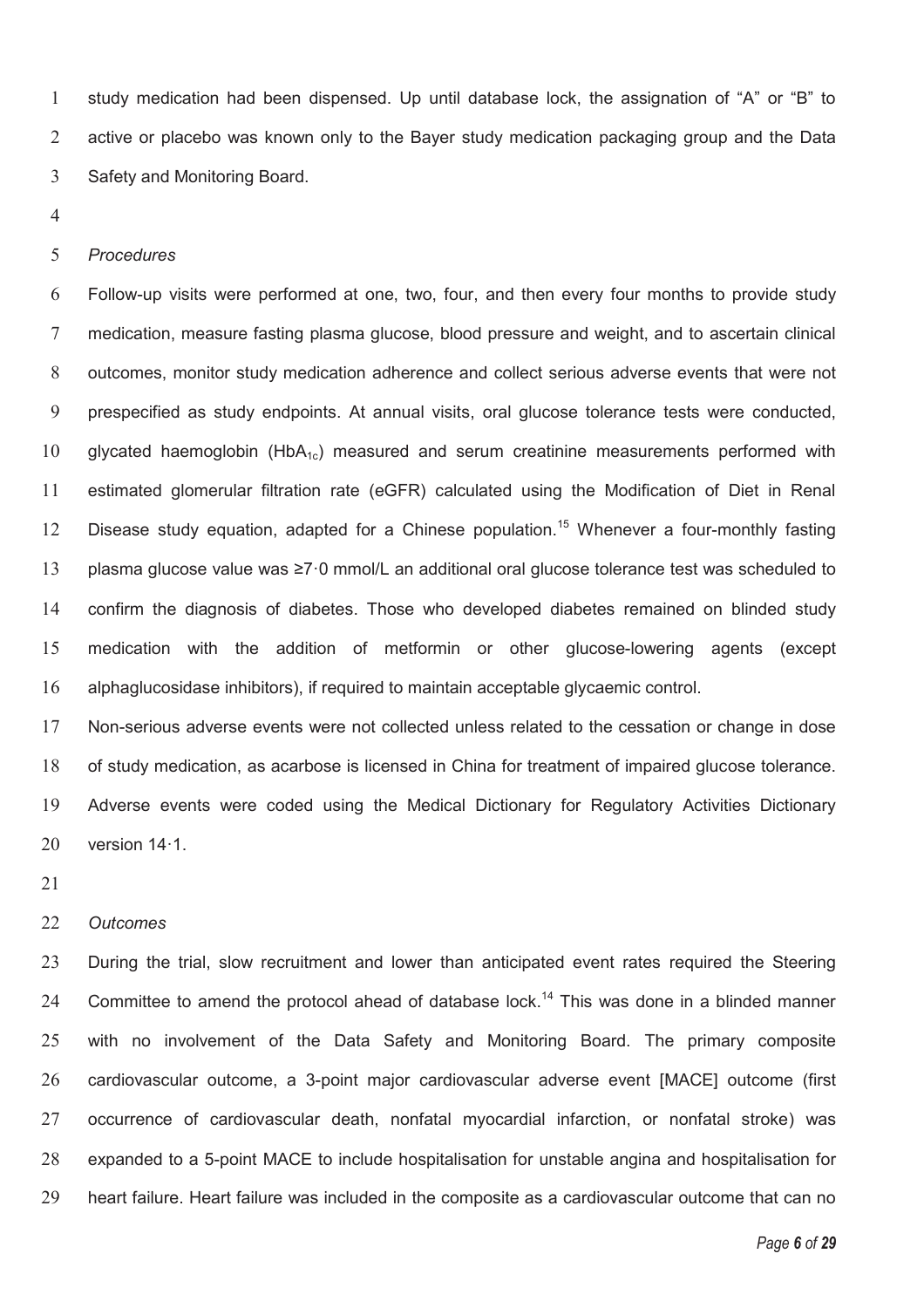1 longer be ignored,<sup>16</sup> and given evidence that glucagon-like peptide-1, which is elevated by 2 acarbose,<sup>17</sup> can improve left ventricular function.<sup>18</sup> The 3-point MACE became a secondary 3 outcome.<sup>14</sup> In addition, the sample size was reduced from 7500 to 6500, and the power to detect a 20% reduction in the primary composite outcome was reduced from 90% to 85%, requiring ≥728 rather than ≥904 participants to have had a confirmed event.

The other secondary outcomes were all-cause death; cardiovascular death; nonfatal myocardial infarction; nonfatal stroke; hospitalisation for unstable angina; hospitalisation for heart failure; as well as the proportion of participants developing diabetes confirmed by two successive diagnostic plasma glucose values (defined as fasting plasma glucose ≥126 mg/dl [≥7·0 mmol/L] and/or two-hour plasma glucose ≥200 mg/dl [≥11·1 mmol/L]), with no intervening non-diagnostic values, or diagnosed outside of the study, and the proportion of participants developing impaired renal 12 function (defined as ≥1 of eGFR <30 ml/min/1·73m<sup>2</sup>, doubling of baseline serum creatinine level, or halving of baseline eGFR). To avoid confounding by competing mortality risks, we have chosen to report fatal or nonfatal myocardial infarction and fatal or nonfatal stroke as post hoc secondary endpoints, rather than nonfatal myocardial infarction and nonfatal stroke. The final secondary outcome is resource use, costs and cost effectiveness. These health economic outcomes are beyond the scope of this manuscript and will be reported elsewhere.

Participants were followed until study closeout whenever possible, regardless of whether they were taking study medication. Vital status ascertainment was completed by the investigator at study closeout visits, and for those lost to follow-up or who had withdrawn consent by searches conducted using local or national electronic health records, death registries, or other publicly available sources (where permitted by local ethics approvals).

*Event Adjudication* 

Potential cardiovascular end points were reviewed and adjudicated in a blinded fashion by an independent Cardiovascular Endpoint Adjudication Committee. Each event was reviewed by two adjudicators, and was referred to the full committee if their categorisation of the event differed. Where it was not possible to fully adjudicate an event due to lack of source data (for example absence of cardiac biomarkers in a suspected MI) the committee had the option to classify the event as "probable" rather than "definite". During the study the UK-based Cardiovascular Endpoint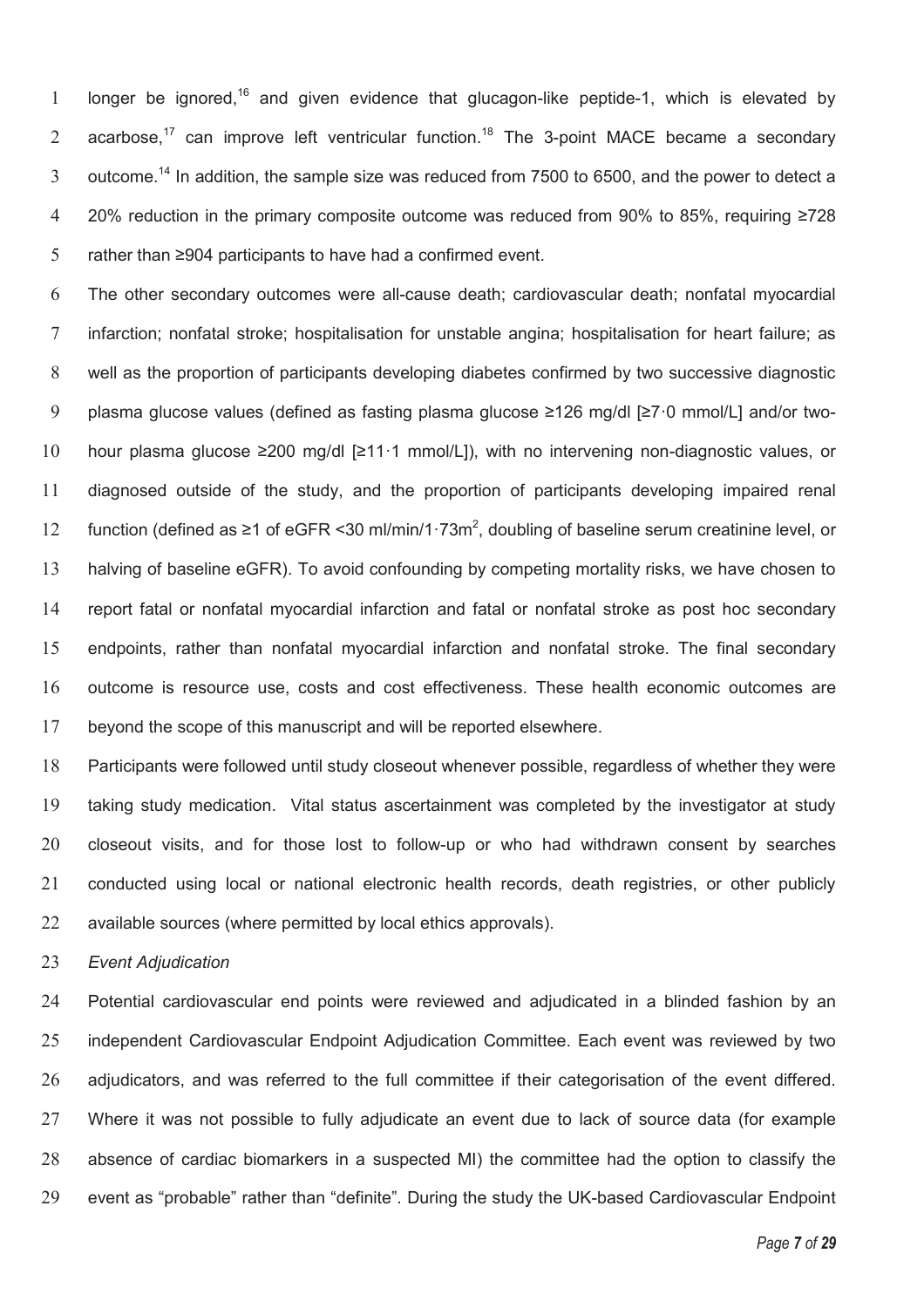Adjudication Committee was replaced by a China-based Cardiovascular Endpoint Adjudication Committee when it became apparent that supporting documents translated from Mandarin to English did not fully capture the information needed for a robust adjudication process.

An independent Diabetes Endpoint Adjudication Committee reviewed cases in a blinded fashion where diabetes was diagnosed, or participants are commenced on glucose lowering therapy, outside of the trial to decide if a diagnosis of diabetes was warranted.

# *Statistical Methods*

We estimated that ≥728 participants with a confirmed composite primary outcome were required for the trial to have at least 85% power to detect a 20% risk reduction for acarbose, compared with placebo (two-sided alpha=0·05). For time-to event analyses, Kaplan-Meier curves were plotted and compared using log-rank tests according to randomised assignment. A Cox regression model with treatment arm as a predictor was used to derive the hazard ratio and 95% confidence interval (CI). As development of diabetes and impaired kidney function events are interval censored, they were analysed using discrete time proportional odds regression models. The analysis of the primary composite outcome was based only on events that were adjudicated as definite or probable, with a sensitivity analysis limited only to definite events. Sensitivity analyses for key endpoints were also performed in the on-treatment population, a subset of the intent-to-treat population that censored participants when they discontinued study medication.

Safety analyses were conducted in the safety population, a subset of the intent-to-treat population who received at least one study medication dose. Possible subgroup interactions for the primary composite outcome with sex, Chinese region, coronary heart disease inclusion criteria, prior heart failure, age at randomisation, as well as baseline HbA1c, fasting plasma glucose, two-hour plasma glucose, systolic blood pressure, body mass index and eGFR were explored in stratified log-rank analyses. Differences in biochemical and clinical characteristics over time were analysed using a 26 linear mixed regression model.

Continuous measures are summarised using descriptive statistics, mean, standard deviation, median and interquartile range as appropriate. For categorical variables, counts and percentage per treatment group are presented. All analyses were performed on the intention-to-treat (ITT)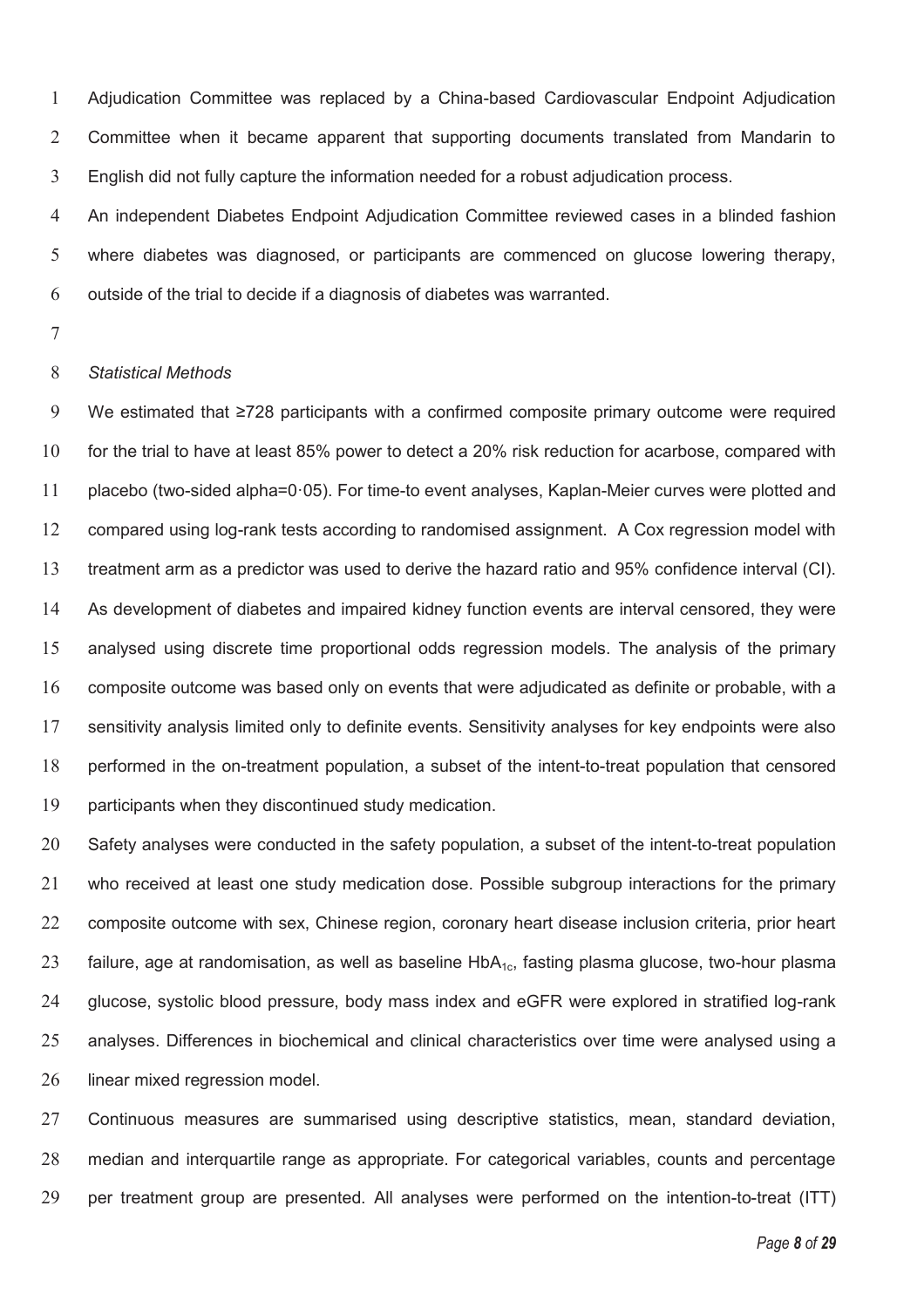population unless specified otherwise, with two-sided tests at the 0·05 level of significance using SAS software, version 9·2 or higher (SAS Institute). Interaction P values were not adjusted for multiple testing.

### *Role of the Funding Source*

This academically-led study was funded by Bayer but designed by the Steering Committee (two members of which were Bayer employees). It was sponsored by the University of Oxford with the funder having no role in data collection, analysis, interpretation of the data, or writing of this report. All analyses were performed independently by the Diabetes Trials Unit according to the prespecified statistical analysis plan, and verified by an independent statistician (DW). RRH, RLC and DW had full access to the raw data. The corresponding author had full access to all of the data and the final responsibility to submit for publication.

### **Results**

#### *Study Participants*

16 Of 6526 patients randomised between March  $20^{th}$  2009 and October  $23^{rd}$  2015, 6522 were included in the intent-to-treat population as written consent for four patients could not be located (N=3272 for acarbose, N=3250 for placebo). Planned closeout of participant follow-up was from 1 December 2016 to 18 April 2017. Vital status was ascertained for 94·4% of participants (Figure 1). Median follow up was 5·0 years (interquartile range [IQR] 3·4 to 6·0, maximum 7·9 years) in the acarbose group and 5·0 years (IQR 3·4 to 6·0, maximum 7·7 years) in the placebo group. The percentage of observed versus expected participant-years of follow-up for the primary composite outcome was 96·7% and 96·6% respectively. The mean percentage of time that participants received study drug was 77·5% and 76·4%, respectively, with premature study drug discontinuation primarily a participant decision (Appendix Figure S2). Overall, 29·8% and 31·4% respectively permanently discontinued study medication before completing the study with median 27 treatment durations of  $3.0$  (1.3 to  $5.0$ ) and  $3.0$  (1.1 to  $4.9$ ) years.

Baseline characteristics and use of cardiovascular medications did not differ between treatment groups (Table 1). All participants had prior coronary heart disease, categorised overall as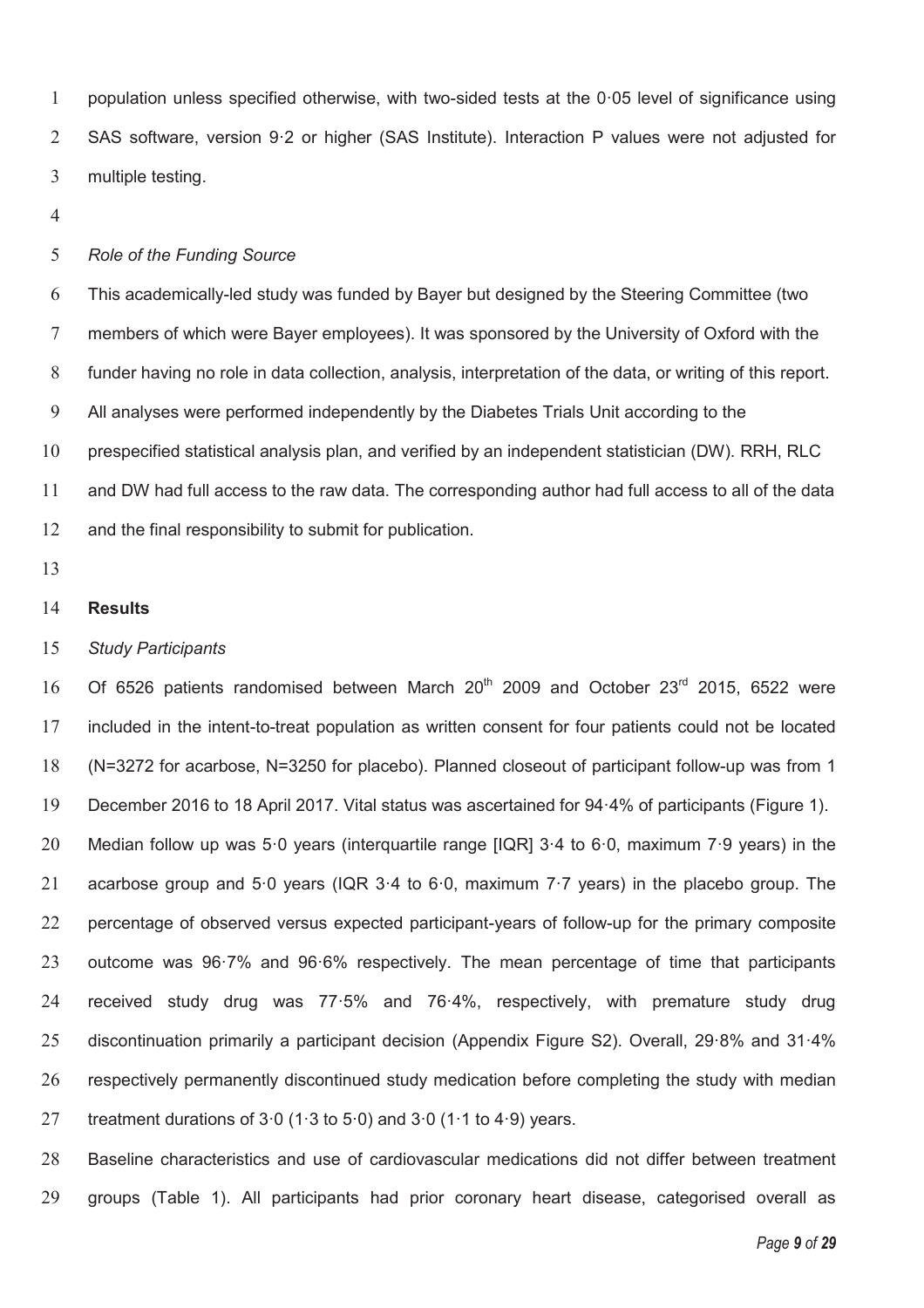myocardial infarction (2712 of 6522, 41·6%), unstable angina (2715 of 6522, 41·7%) or stable angina (1417 of 6522, 21·7%) (not mutually exclusive). They were predominately male (4760 of 6522, 73·0%), of Han ethnicity (6327 of 6522, 97·0%), with mean (standard deviation [SD]) age 4 64.2 (8.1) years and body mass index 25.4 (3.1) kg/m<sup>2</sup>. Their cardiovascular risk factors were well managed, with mean systolic blood pressure 130 (14) mmHg (73% of participants <140 mmHg), 6 LDL-cholesterol 87 (31) mg/dl (2.3 (0.8) mmol/L), eGFR 91 (43) ml/min/1.73m<sup>2</sup> (6084 of 6522, 7 92⋅6% of participants ≥60 ml/min/1⋅73m<sup>2</sup>), and 5697 of 6522 (87⋅3%) were non- or ex-smokers. 8 Atrial fibrillation and prior heart failure were reported by the investigator in 274 of 6522 (4.2%) and 262 of 6522 (4·0%) of participants respectively.

# *Risk factor changes over time*

12 At one year, mean (SD) HbA<sub>1c</sub> was lower in the acarbose group compared with the placebo group (5·88 (0·65) versus 5·94 (0·65) %, P<0·0001), as were the 2-hour plasma glucose (8·4 (2·4) versus 8·7 (2·6) mmol/L, P<0·0001), triglycerides (1·49 (1·00) versus 1·62 (1·06) mmol/L, P<0·0001) and body weight (69·9 (10·9) versus 70·8 (11·0) kg, P<0·0001). These values remained lower in the acarbose group, compared with the placebo group, during the study with overall least-squares mean differences of −0·07% (95% confidence interval [CI] −0·04 to −0·10), −0·24% (95% CI −0·16 to −0·32), −0·09% (95% CI −0·07 to −0·12), and −0·64% (95% CI −0·53 to −0·75) respectively (Appendix Figure S1).

At one year, no significant differences were seen between treatment groups for systolic blood pressure (130·3 (15·4) versus 130·4 (14.9) mmHg, P=0·53), diastolic blood pressure (78·2 (9·5) versus 78·5 (9·6) mmHg, P=0·93) or LDL-cholesterol (2·4 (0·9) versus 2·4 (0·9) mmol/L, P=0·37). During the study, overall least-squares mean differences showed lower LDL-cholesterol (–0·03 24 mmol/L, 95% CI –0.05 to –0.01) and diastolic blood pressure (–0.32 mmHg, 95%CI –0.57 to – 0·07) but not systolic blood pressure (–0·27 mmHg, 95%CI –0·67 to 0·13) in the acarbose group compared with the placebo group.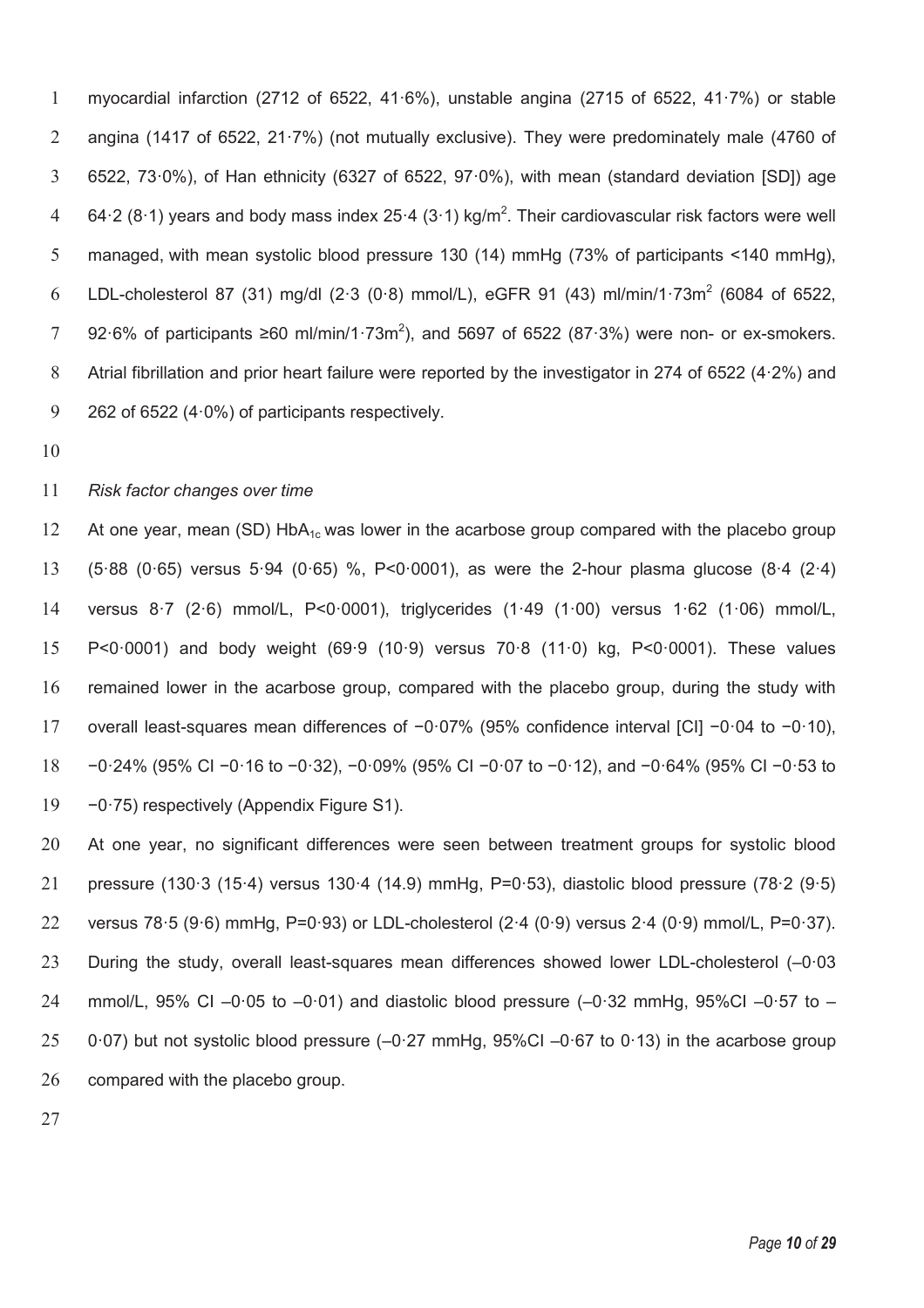*Outcomes* 

The primary outcome occurred in 470 of 3272 participants in the acarbose group (14·4%; 3·33 per 100 person-years) and 479 of 3250 in the placebo group (14·7%; 3·41 per 100 person-years) (hazard ratio 0·98; 95% CI 0·8 to 1·11; P=0·73) (Table 2, Figure 2). The results did not differ when primary outcomes adjudicated as probable (19 acarbose, 15 placebo) were excluded (hazard ratio 6 0.97, 95% CI 0.85 to 1.10, P=0.61), and the on-treatment analysis was similar (hazard ratio 1.07, 95% CI 0·92 to 1·24, P=0·41). Hazard rates for the components of the primary composite outcome did not differ by treatment group (Appendix Figure S3) and no significant interactions were seen in the prespecified subgroup analyses (Appendix Figure S4).

No statistically significant differences were seen between the acarbose and placebo groups for the 3-point MACE outcome (hazard ratio 0·95, 95% CI 0·81 to 1·11, P=0·51), death from any cause, cardiovascular death, fatal or nonfatal myocardial infarction, fatal or nonfatal stroke, hospitalisation for unstable angina, or hospitalisation for heart failure (Table 2).

Incident diabetes was lower in the acarbose group (N=436 of 3272, 13·3%; 3·17 per 100 person-years) compared with the placebo group (N=513 of 3250, 15·8%; 3·84 per 100 person-years) (rate ratio 0·82; 95% CI 0·71 to 0·94; p=0·005) during median 4·4 years' follow-up. Incident impaired kidney function did not differ between acarbose (N=41 of 3272, 1·3%, 0·33 *per* 100 person-years) and placebo (N=50 of 3250, 1·5%, 0·41 *per* 100 person-years) groups (rate ratio 0·81, 95% CI 0·54–1·23, P=0·33).

# *Safety outcomes*

The number of participants reporting mild and severe hypoglycaemic episodes did not differ between acarbose and placebo groups (719 of 3272 [22·0%] versus 664 of 3250 [20·4%], and 65 of 3272 [2·0%] versus 63 of 3250 [1·9%] respectively). There were no clinically relevant differences in the incidence of events of clinical interest, serious adverse events or adverse events (Table 3), although bleeding events were more common with acarbose in participants whilst taking dual antiplatelet therapy (Appendix Table S1). Gastrointestinal disorders were numerically more frequent in the acarbose group compared with the placebo group for serious adverse events (92 of 3272 [2·8%] versus 65 of 3250 [2·0%] respectively, P=0·057) and adverse events associated with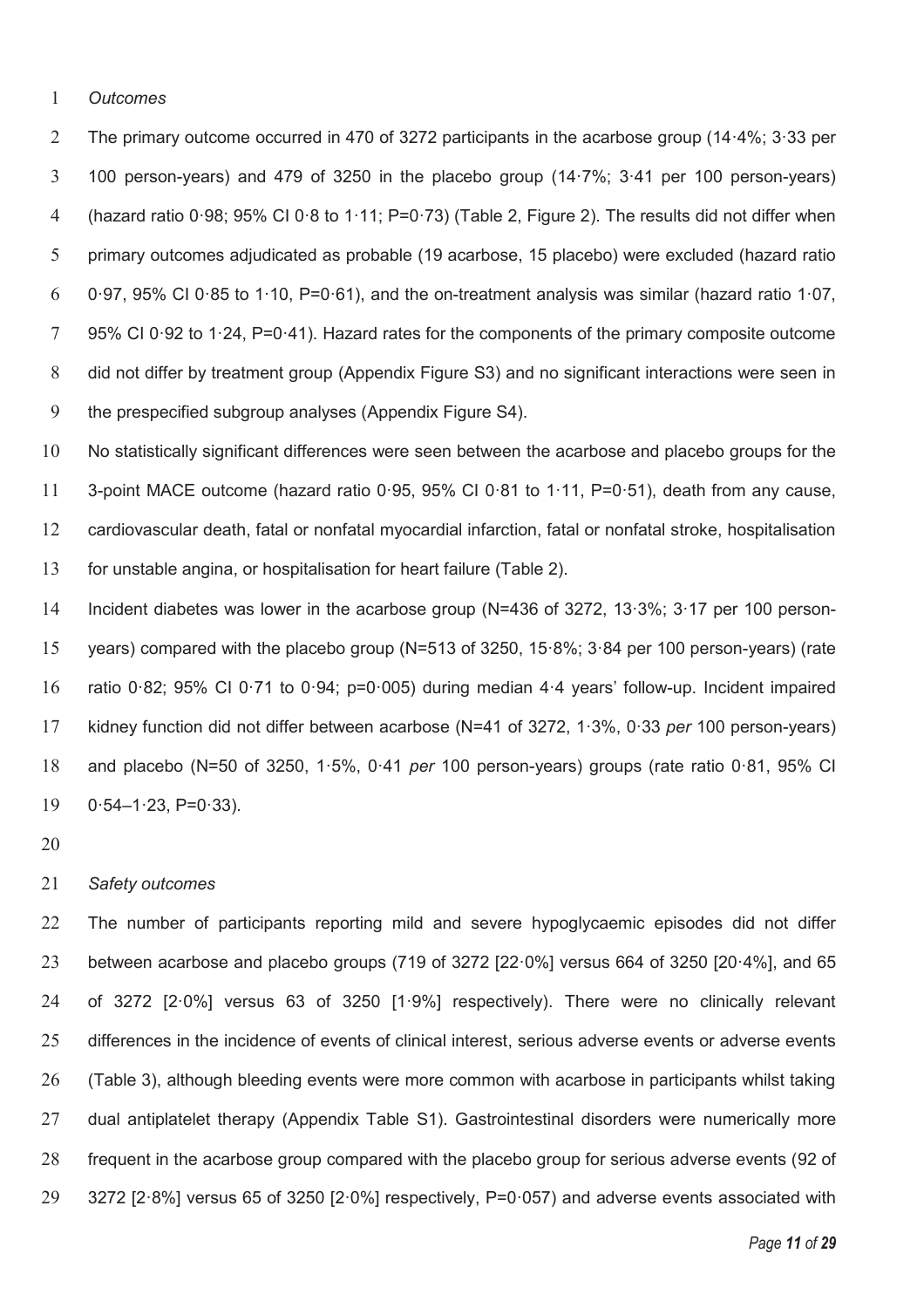drug discontinuation or dose changes (252 of 3272 [7·7%] versus 179 of 3272 [5·5%] respectively, P=0·19). Neither non-cardiovascular death rates (71 of 3272 [2.2%] versus 56 of 3250 [1.7%], P=0·19) nor the incidence of cancer deaths (10 of 3272 [0.3%] versus 12 of 3250 [0.4%], P=0·08) differed between groups.

### **Discussion**

Among Chinese patients with coronary heart disease and impaired glucose tolerance, addition of acarbose did not lower the rate of the primary composite outcome of cardiovascular death, non-fatal myocardial infarction, non-fatal stroke, hospitalisation for unstable angina or hospitalisation for heart failure, compared with placebo. No statistically significant impact was seen with acarbose on the risk of all-cause death, 3-point MACE, or its individual components. Acarbose, however, reduced the risk of incident diabetes by 18% compared with placebo, with the number-needed-to-treat to prevent one case of diabetes developing over 5 years being 41. There is no reason to believe that these findings cannot be extrapolated to equivalent but non-Chinese populations.

Acarbose was reported to reduce cardiovascular events in a secondary analysis of the STOP-16 NIDDM trial, $^7$  but with only 47 participants having the outcome in question this could be a chance 17 finding.<sup>19</sup> The lack of any substantial benefit on cardiovascular events in ACE compared with STOP-NIDDM might reflect the lower dose of acarbose used (50 versus 100 mg three times daily), the younger population (54·5 versus 64·3 years), the different ethnic group, or the less-stringent cardiovascular risk targets in the 1990s. Few large-scale studies have examined the impact of antihyperglycaemic agents targeting postprandial glucose excursions, with none showing cardiovascular benefit. The UK Prospective Diabetes Study randomised 1946 people with type 2 23 diabetes double-blind to the addition of acarbose 100 mg three times daily or placebo for three 24 vears.<sup>20</sup> Those allocated to acarbose had lower mean  $HbA_{1c}$  values but no difference in "any diabetes-related end point" (hazard ratio 1·00, 95% CI 0·81 to 1·23) or microvascular disease (hazard ratio 0·91, 95% CI 0·61 to 1·35). The Assessment of an Alpha-Glucosidase Inhibitor to Block Cardiac Events in Patients With Myocardial Infarction and IGT (ABC) study with voglibose was terminated early as an interim analysis of the first 870 participants suggested a low probability 29 of a positive outcome.<sup>21</sup> Nateglinide, a rapid-acting insulin secretagogue which reduces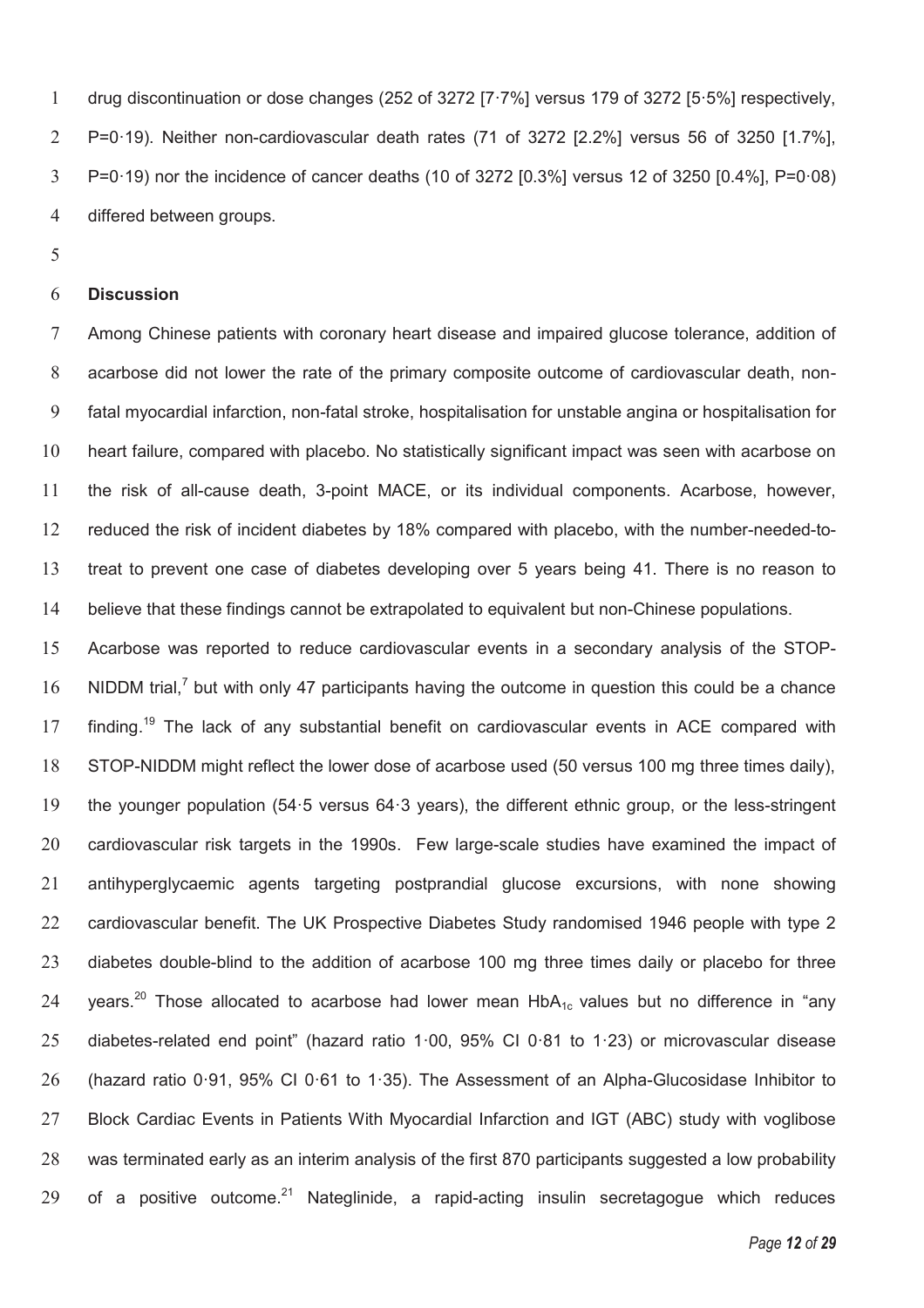postprandial hyperglycemia by increasing circulating insulin levels, was evaluated in the Nateglinide And Valsartan in Impaired Glucose Tolerance Outcomes Research (NAVIGATOR) trial.<sup>22</sup> In 9309 patients at high cardiovascular disease risk and with impaired glucose tolerance followed for median 5·0 years, nateglinide 120 mg once daily showed no effect on the risk of cardiovascular events and a 7% significant increased risk for new-onset diabetes.

Whilst no direct effect of acarbose was seen on cardiovascular outcomes in our trial, a possible indirect effect should not be dismissed. Development of diabetes doubles the risk for major 8 adverse cardiovascular events<sup>23</sup> and it may be that in the longer term acarbose, by delaying or preventing diabetes in a people with coronary heart disease, could reduce their cardiovascular risk. Such a link was reported during the long-term passive follow-up of participants in the Da Qing diabetes prevention trial where individuals allocated to lifestyle modification who developed diabetes at a slower rate had a lower 23-year mortality rate than those allocated to the control  $qroup.<sup>24</sup>$ 

The 18% statistically significant lower risk of incident diabetes seen in the ACE trial high risk cardiovascular population was less than the 25% reduction observed over mean 3·3 years in the STOP-NIDDM low cardiovascular risk population (4.8% with a prior cardiovascular event).<sup>7</sup> Notably, STOP-NIDDM subjects were required to have a fasting plasma glucose concentration of 5·6–7·7 mmol/L in addition to impaired glucose tolerance, increasing their risk of progression to 19 diabetes  $3.4$  times more than having impaired fasting glucose alone.<sup>25</sup>

20 ACE study strengths include the long follow-up period, accumulation of sufficient participants with a primary composite outcome to provide 90% power, the fact that they were well-treated with respect to classical cardiovascular risk factors, independent adjudication of all outcomes, and high ascertainment of vital status.

Study limitations include the decline in study medication adherence over time reducing the possible impact of acarbose (although adherence did not differ between treatment groups), and the addition of hospitalisation for unstable angina and hospitalisation for heart failure components to 27 the primary composite outcome which could mask more definitive cardiovascular events.

In Chinese patients with impaired glucose tolerance and coronary heart disease, acarbose did not

reduce the risk of major cardiovascular events but did reduce the risk of new-onset diabetes.

*Page 13 of 29*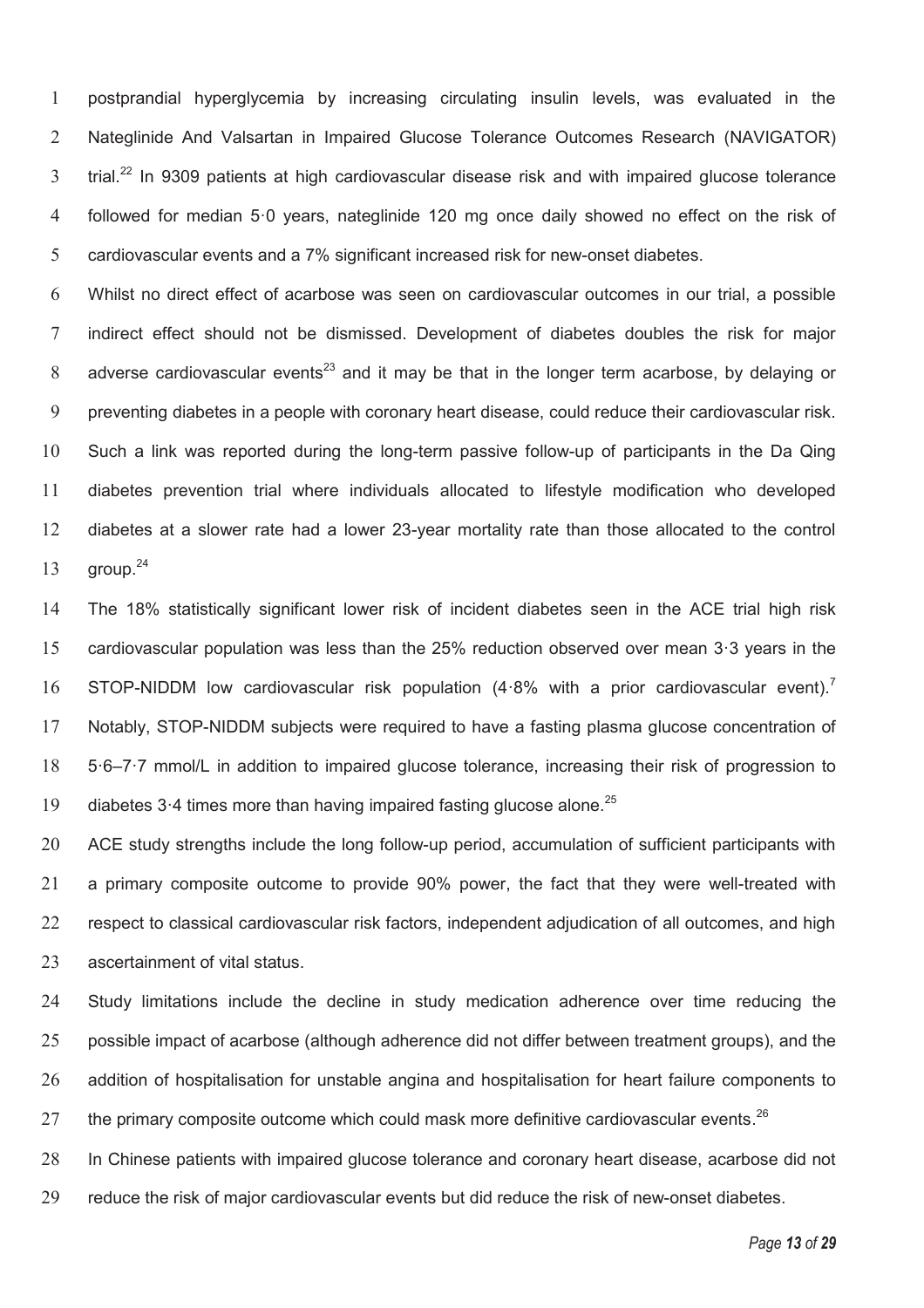### **Contributors:**

RRH, JCNC, JLC, JG, HCG, JJM, LR, MT, JT, WY, DH and CP help designed the study. RRH wrote the first draft of the manuscript. RLC, RG and DW provided statistical analysis. HF, YS, MJT, LT and YW provided study leadership. All authors contributed to the writing of the manuscript, assume responsibility for the accuracy and completeness of this report, and vouch for its fidelity to the trial protocol.

# **Declarations of interests:**

**RRH** reports grants from Bayer AG, during the conduct of the study; personal fees from Amgen, grants from AstraZeneca, personal fees from Bayer, grants and personal fees from Boehringer Ingelheim, other from Elcelyx, other from GSK, other from Jannsen, personal fees from Servier, other from Takeda, grants and personal fees from Merck Sharp & Dohme, outside the submitted work; **JCNC** reports grants and personal fees from Astra Zeneca, grants and personal fees from Bayer, grants and personal fees from Boehringer Ingelheim, grants and personal fees from Eli Lilly, grants and personal fees from GlaxoSmithKline, grants and personal fees from Merck Sharp & Dohme, grants and personal fees from Novo Nordisk, grants and personal fees from Pfizer, grants and personal fees from Sanofi, during the conduct of the study; **HCG** reports personal fees from University of Oxford, during the conduct of the study; grants from Sanofi, personal fees from Sanofi, grants from Eli Lilly , personal fees from Eli Lilly, grants from Astra Zeneca, personal fees from Astra Zeneca, grants from Boehringer Ingelheim, personal fees from Boehringer Ingelheim, personal fees from Abbot, grants from Novo Nordisk, personal fees from Novo Nordisk, grants from Merck, personal fees from Merck, personal fees from Amgen, outside the submitted work; **LZ** reports other from Bayer, during the conduct of the study; **JJM** reports other from Novartis, other from Cardiorentis, other from Amgen, other from Novartis, other from Oxford University/Bayer, other from GlaxoSmithKline, other from Theracos, other from Abbvie, other from DalCor, other from Pfizer, other from Merck, other from AstraZeneca, other from Bristol Myers Squibb (BMS), other from Kidney Research UK (KRUK)/Kings College Hospital, London/Vifor-Fresenius Pharma, outside the submitted work; **LR** reports grants from Swedish Heart Lung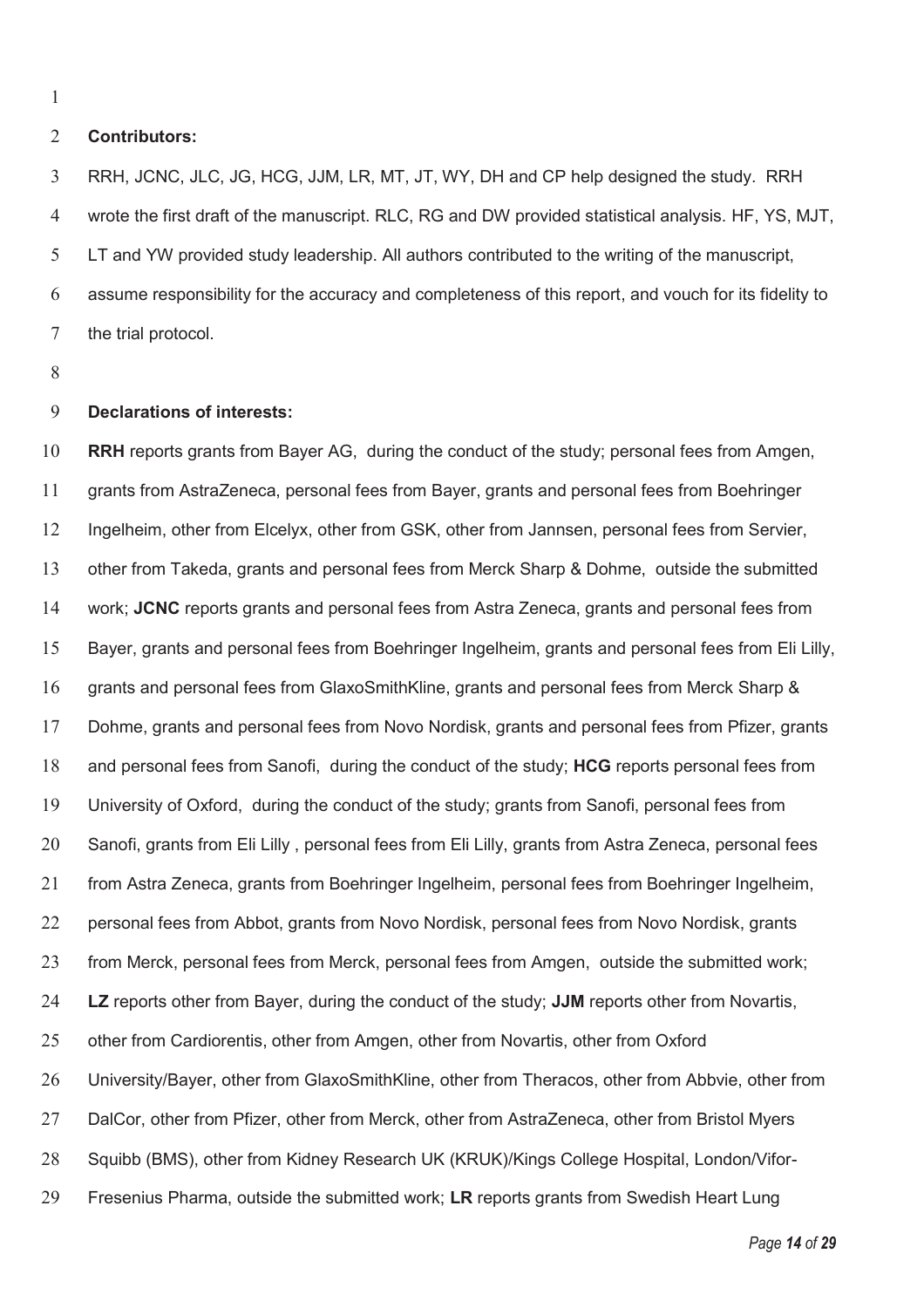Foundation, grants from Swedish Diabetes Foundation, grants from Family E Perssons foundation, grants from Amgen, grants and personal fees from Bayer AG, grants and personal fees from Boehringer Ingelheim, grants and personal fees from MSD, grants and personal fees from Novo Nordisk, outside the submitted work; **SS** reports other from Bayer, during the conduct of the study; **MT** reports personal fees from University of Oxford, during the conduct of the study; personal fees from Bayer, personal fees from Celyad, personal fees from Kowa, personal fees from Janssen Cilag, personal fees from PERFUSE Group, personal fees from Servier, outside the submitted work; **JT** has received research grants, served as a consultant to and/or a member of advisory boards for, and/or gave lectures organised by AstraZeneca, Bayer, Boehringer Ingelheim, Eli Lilly, Impeto-Medical, Merck, MSD, Sanofi-Aventis, Novartis, Novo Nordisk and Servier. **WY** reports personal fees from Novo Nordisk, grants and personal fees from AstraZeneca, personal fees from Bayer, Sanofi Aventis, Merck Sharp & Dohme China, Eli Lilly, Boehringer-Ingelheim, and Servier, personal fees from Merck & Co., Inc, outside the submitted work; **DW** reports grants from Oxford University, during the conduct of the study. **CP** has received lecture honoraria from Bayer Healthcare Company Ltd. **RLC, JLC, HF, JG, RG, YH, YS, MJT, LT, YW** and **DH** have nothing to disclose.

#### **Acknowledgements:**

Supported by Bayer AG.

20 We thank the patients, without whom this study and these analyses would not have been possible,

the ACE China Project Office staff, and the contract research organisation Chiltern.

RRH is a National Institute for Health Research (NIHR) Senior Investigator.

#### **Research in Context:**

*Evidence before this study* 

The Study to Prevent Non-Insulin-Dependent Diabetes Mellitus (STOP-NIDDM) demonstrated that

27 acarbose, an alphaglucosidase inhibitor, decreased the incidence or diabetes in a population with

- impaired glucose tolerance and at low cardiovascular risk. A pre-specified analysis of this study
- suggested a decreased risk of a cardiovascular composite outcome, but only 47 participants in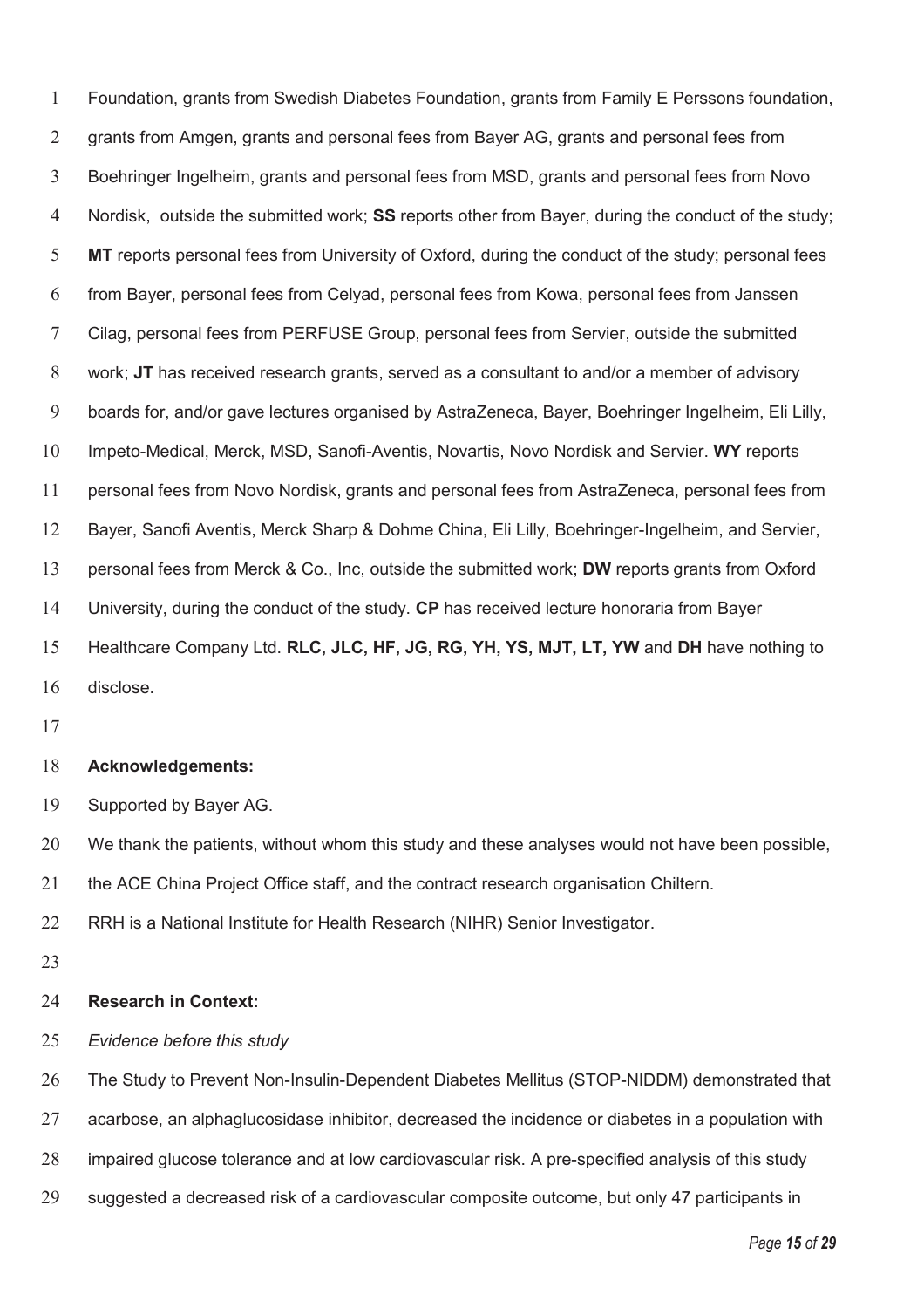total experienced such an event. A meta-analysis of seven short term trials showed that acarbose 2 reduced cardiovascular events by one third in patients with type 2 diabetes, although none were specifically designed to test this hypothesis. A Japanese trial, the Assessment of an Alpha-Glucosidase Inhibitor to Block Cardiac Events in Patients With Myocardial Infarction and IGT (ABC), using another alphaglucosidase inhibitor (voglibose) was discontinued for futility. The only large-scale trial to date that has examined the cardiovascular impact of targeting postprandial glucose excursions with an antihyperglycaemic agent in a population at high cardiovascular risk and with impaired glucose tolerance was the Nateglinide And Valsartan in Impaired Glucose Tolerance Outcomes Research (NAVIGATOR) trial. This showed no effect on the risk of cardiovascular events and an increased risk for new-onset diabetes. *Added value of this study*  This trial did not confirm the earlier STOP-NIDDM trial suggestion that acarbose might reduce cardiovascular risk in people with impaired glucose tolerance. It did, however, extend the known utility and safety of acarbose for delaying the onset of diabetes to a population with both coronary heart disease and impaired glucose tolerance. *Implications of all the available evidence*  On the basis of the data from this trial and the NAVIGATOR study it would appear that, despite the strong epidemiological data linking postprandial hyperglycaemia to increased cardiovascular risk, directly targeting postprandial hyperglycaemia does not directly reduce the risk of cardiovascular 20 events in populations at high cardiovascular risk and with impaired glucose tolerance. The reduced

incidence of diabetes seen with acarbose in the ACE trial may, however, help reduce

cardiovascular risk in the longer term by delaying the onset of diabetes in the high-risk population

studied.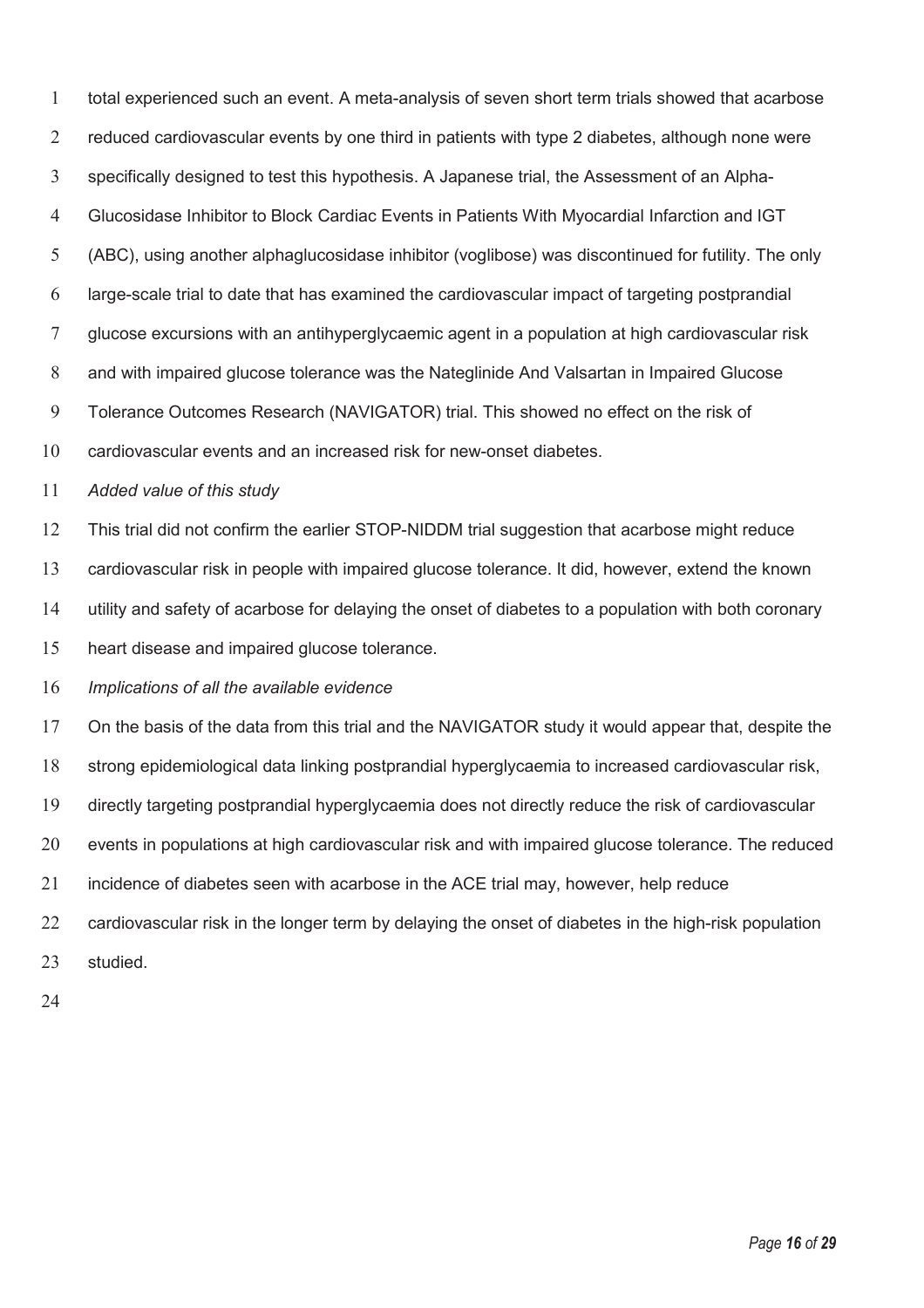#### **References**

- 1. George A, Bhatia RT, Buchanan GL, *et al*. Impaired glucose tolerance or newly diagnosed diabetes mellitus diagnosed during admission adversely affects prognosis after myocardial infarction: an observational study. PLoS One 2015; 10:e0142045.
- 2. Ritsinger V, Tanoglidi E, Malmberg K, *et al*. Sustained prognostic implications of newly detected glucose abnormalities in patients with acute myocardial infarction: long-term follow-up of the Glucose Tolerance in Patients with Acute Myocardial Infarction cohort. Diab Vasc Dis Res. 2015;12:23–32
- 3. Tominaga M, Eguchi H, Manaka H, *et al*. Impaired glucose tolerance is a risk factor for

cardiovascular disease, but not impaired fasting glucose. The Funagata Diabetes Study.

Diabetes Care. 1999;22:920–4.

- 4. Edelstein SL, Knowler WC, Bain RP, *et al*. Predictors of progression from impaired glucose tolerance to NIDDM: an analysis of six prospective studies. Diabetes 1997;46:701-10.
- 5. Hu DY, Pan CY, Yu JM. China Heart Survey Group. The relationship between coronary artery disease and abnormal glucose regulation in China: the China Heart Survey. Eur

Heart J. 2006;27:2573-9

- 6. Chiasson JL, Josse RG, Gomis R, *et al*. STOP-NIDDM Trial Research Group. Acarbose for prevention of type 2 diabetes mellitus: the STOP-NIDDM randomised trial. Lancet. 2002 15;359:2072-7.
- 7. Chiasson JL, Josse RG, Gomis R, *et al*. Acarbose treatment and the risk of cardiovascular disease and hypertension in subjects with impaired glucose tolerance. The STOP-NIDDM trial. JAMA 2003; 290:486–494.
- 8. Hanefeld M, Chiasson JL, Koehler C, *et al*. Acarbose slows progression of intima-media thickness of the carotid arteries in subjects with impaired glucose tolerance. Stroke 2004;35:1073-1078
- 9. M. Hanefeld, M. Cagatay, T. Petrowitsch, D. *et al*. Acarbose reduces the risk for myocardial infarction in type 2 diabetic patients: meta-analysis of seven long-term studies. European Heart Journal 2004; 25: 10–16.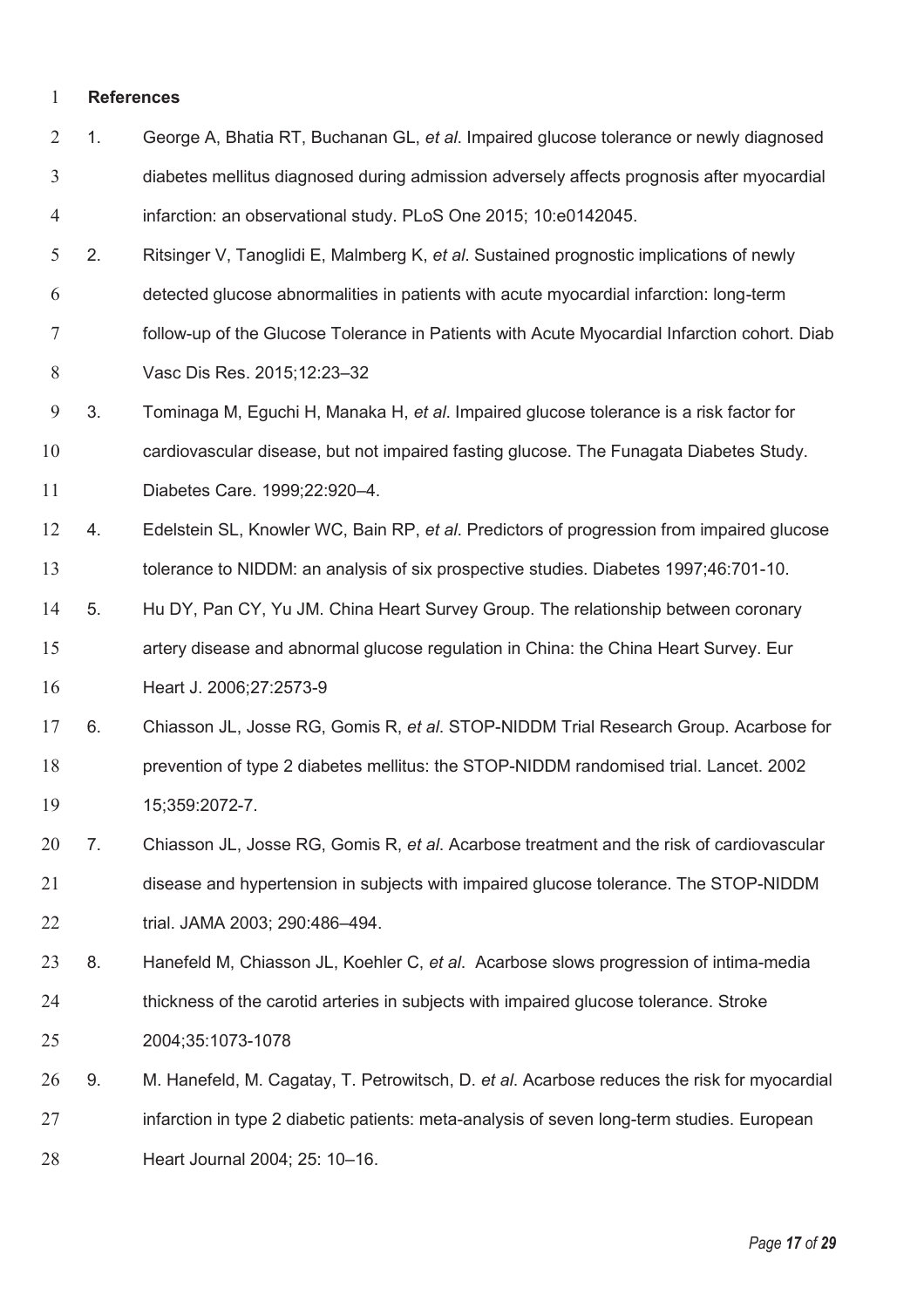| 10 <sub>1</sub> | Standl E, Theodorakis MJ, Erbach M, et al. On the potential of acarbose to reduce |
|-----------------|-----------------------------------------------------------------------------------|
|                 | cardiovascular disease. Cardiovasc Diabetol. 2014;13:81                           |

- 11. Holman RR, Bethel MA, Chan JCN, *et al*. Rationale for and design of the Acarbose Cardiovascular Evaluation (ACE) trial. American Heart Journal 2014;168:23-29.
- 12. Rury R Holman, Mary A Bethel, Juliana CN Chan, *et al*. Rationale for and design of the Acarbose Cardiovascular Evaluation (ACE) trial. Int J Endocrinol Metab 2016;36:1-4
- 13. Mark Nicholls, Rury Holman. The University of Oxford Diabetes Trials Unit. European Heart Journal 2015;36:1706-07.
- 14. Michael J. Theodorakis, Ruth L. Coleman, Huimei Feng *et al*. Baseline Characteristics and Temporal Differences in Acarbose Cardiovascular Evaluation (ACE) Trial Participants, Am

Heart J. *Submitted for publication*

- 15. Ma YC, Zuo L, Chen JH. Modified glomerular filtration rate estimating equation for Chinese patients with chronic kidney disease J Am Soc Nephrol 2006;17:2937-44.
- 16. John J V McMurray, Hertzel C Gerstein, Rury R Holman, Marc A Pfeffer. Heart failure: a cardiovascular outcome in diabetes that can no longer be ignored. Lancet Diabetes Endocrinol. 2014;2:843-851.
- 17 17. Zheng M, Yang J, Shan C, et al. Effects of 24-week treatment with acarbose on glucagon-18 like peptide 1 in newly diagnosed type 2 diabetic patients: a preliminary report. Cardiovasc Diabetol 2013;12:73.
- 18. Sokos GG1, Nikolaidis LA, Mankad S, Elahi D, Shannon RP. Glucagon-like peptide-1 infusion improves left ventricular ejection fraction and functional status in patients with chronic heart failure. J Card Fail. 2006 Dec;12(9):694-9.
- 19. Sawicki PT, Kaiser T. Response to Chiasson et al.: Acarbose for the prevention of Type 2
- diabetes, hypertension and cardiovascular disease in subjects with impaired glucose
- tolerance: facts and interpretations concerning the critical analysis of the STOP-NIDDM
- Trial data. Diabetologia. 2004 Jun;47(6):976-7.
- 20. Holman RR, Cull CA, Turner RC. Randomised, double-blind trial of acarbose in type 2 diabetes shows improved glycaemic control over three years. Diabetes Care 1999;22:960-
- 964.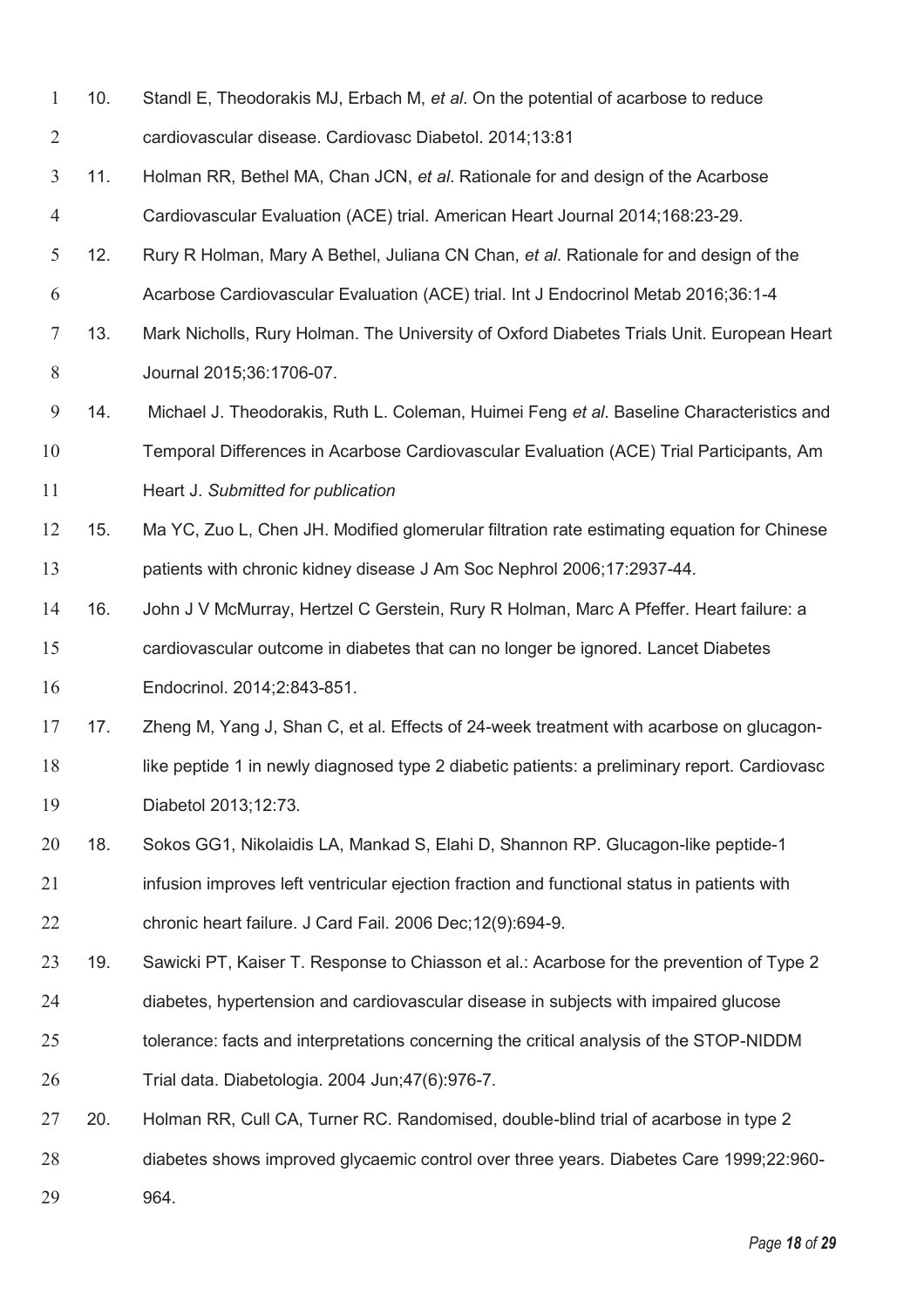- 21. Asakura M, Kim J, Asanuma H et al. Does Treatment of Impaired Glucose Tolerance Improve Cardiovascular Outcomes in Patients with Previous Myocardial Infarction?
- Cardiovasc Drugs Ther. 2017 doi: 10.1007/s10557-017-6740-3. [Epub ahead of print]
- 22. The NAVIGATOR Study Group. Effect of Nateglinide on the Incidence of Diabetes and Cardiovascular Events. N Engl J Med 2010;362:1463-76.
- 23. Sarwar N, Gao P, Seshasai SR, *et al*. Diabetes mellitus, fasting blood glucose concentration, and risk of vascular disease: a collaborative meta-analysis of 102 prospective studies. Lancet. 2010;375:2215-22.
- 24. Li G, Zhang P, Wang J, *et al*. Cardiovascular mortality, all-cause mortality, and diabetes
- incidence after lifestyle intervention for people with impaired glucose tolerance in the Da
- Qing Diabetes Prevention Study: a 23-year follow-up study. Lancet Diabetes Endocrinol 2014; 2: 474–80.
- 25. Saad MF, Knowler WC, Pettitt DJ, *et al*. The natural history of impaired glucose tolerance in the Pima Indians. N Engl J Med 1988; 319: 1500–06.
- 26. M. Bethel, R. Holman, S. Haffner, *et al.* Determining the most appropriate components for a composite clinical trial outcome. Am Heart J 2008;156:633-40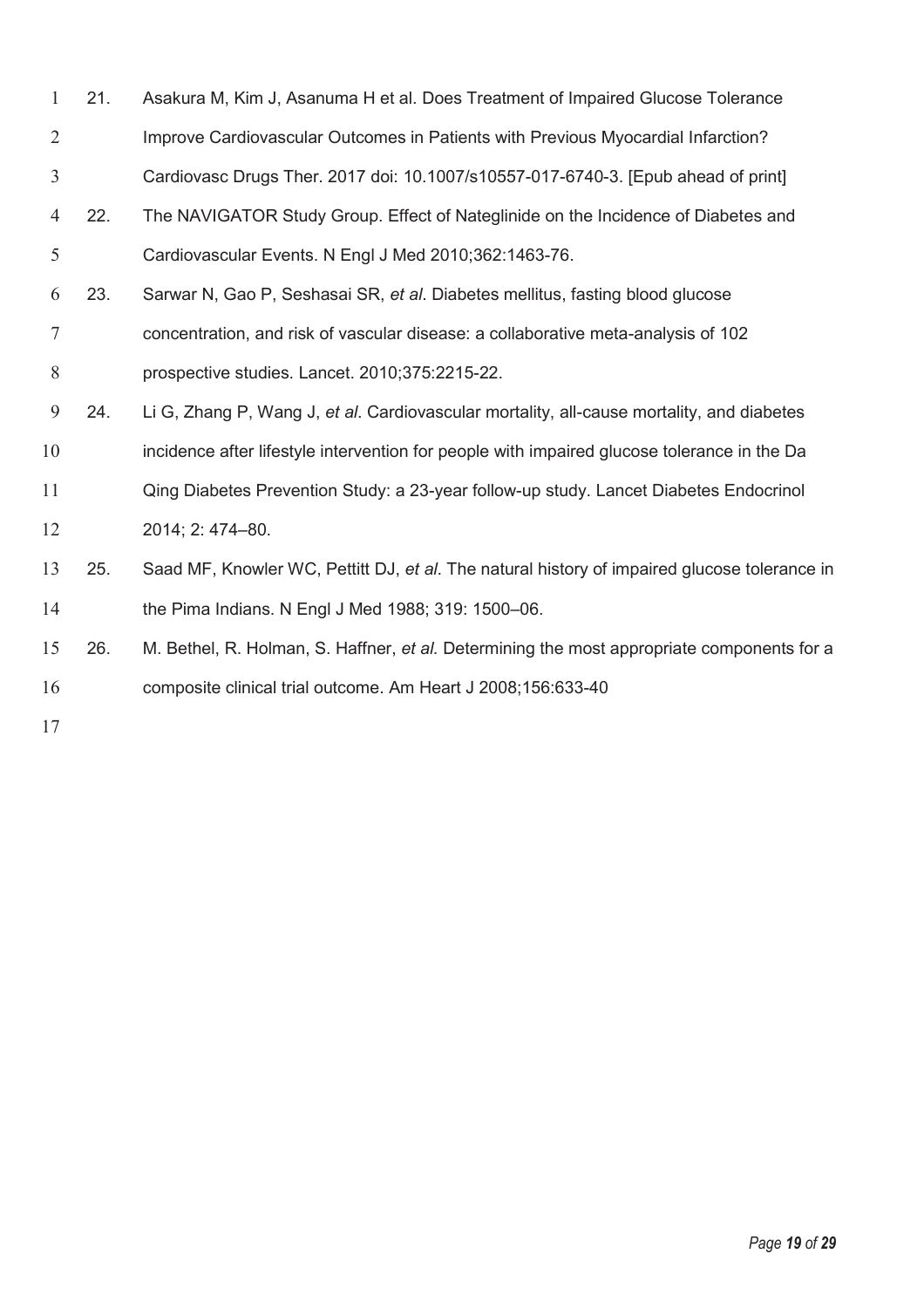# **Figure Legends**

**Figure 1.** Enrollment, Follow-up, and Vital Status

**Figure 2.** Rates of the primary cardiovascular outcome (composite of cardiovascular death, nonfatal myocardial infarction, nonfatal stroke, hospitalisation for unstable angina or hospitalisation for heart failure) (Panel A), the secondary cardiovascular outcome (composite of cardiovascular death, nonfatal myocardial infarction, or nonfatal stroke) (Panel B), cardiovascular death (Panel C), and new-onset diabetes (Panel D) in the acarbose and placebo groups.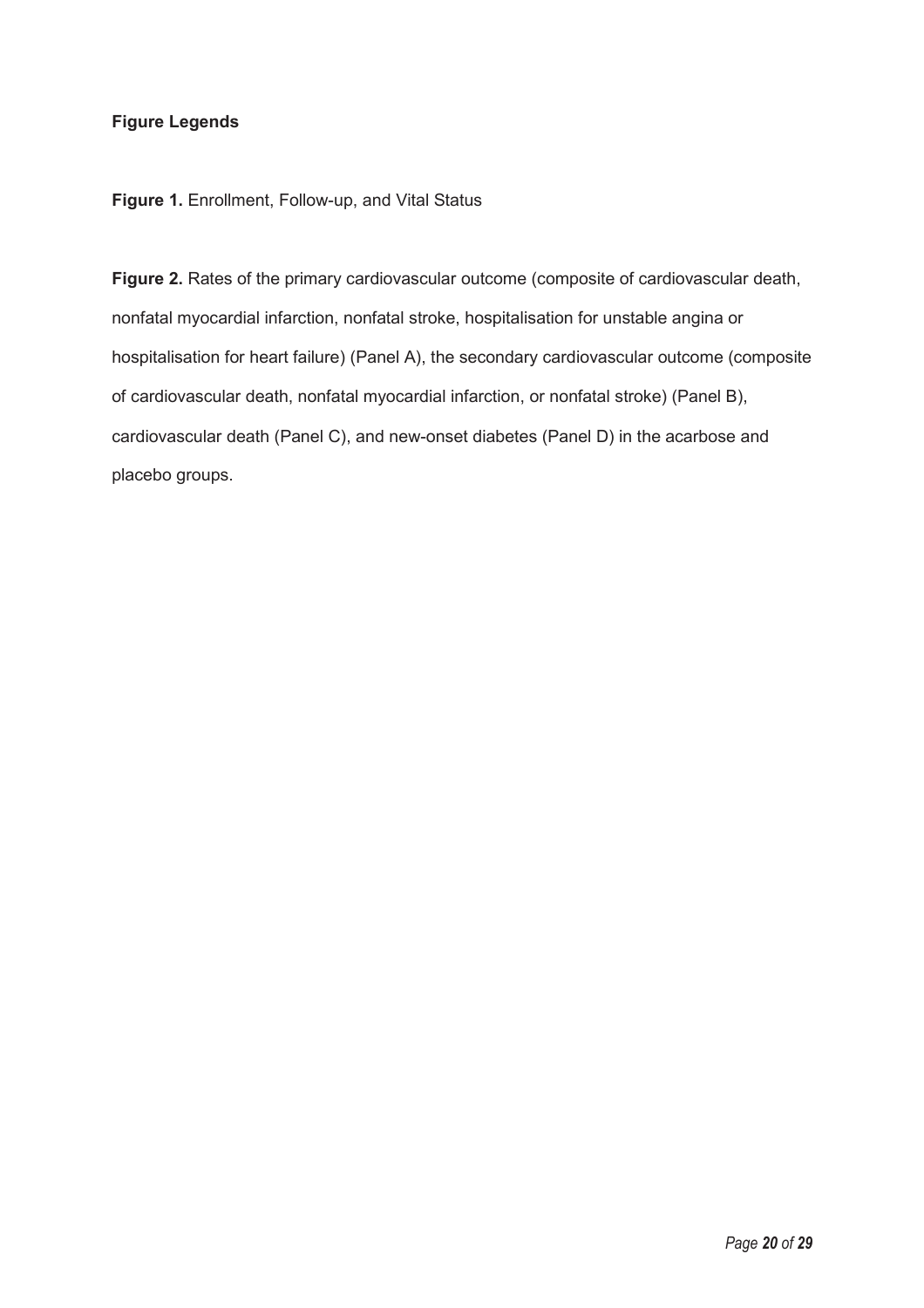|  | Table 1. Baseline Characteristics of the Trial Participants, According to Assigned Study Treatment |  |  |  |  |
|--|----------------------------------------------------------------------------------------------------|--|--|--|--|
|  |                                                                                                    |  |  |  |  |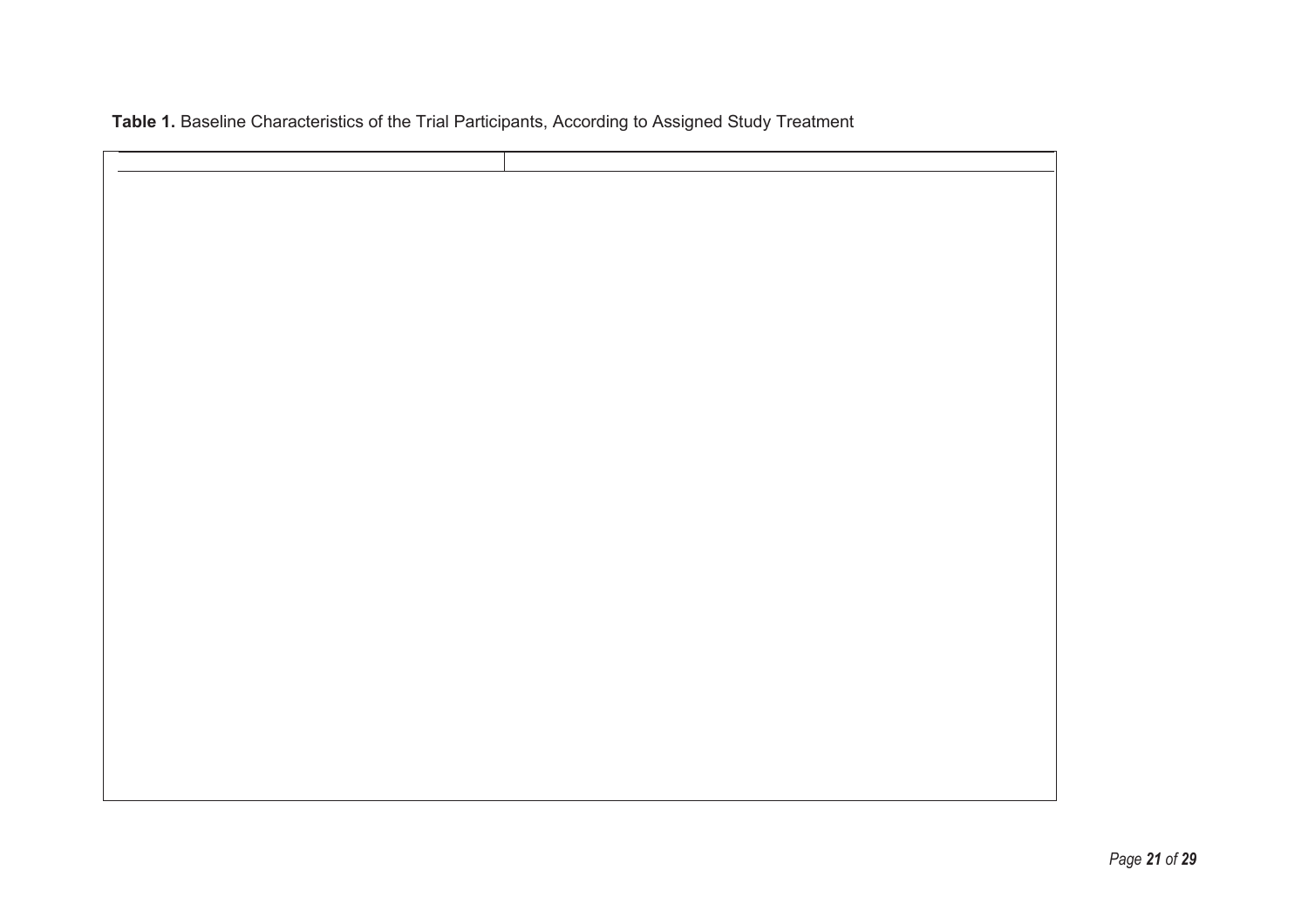|                                      | <b>Acarbose</b><br>$(N=3272)$ | <b>Placebo</b><br>$(N=3250)$ | All participants<br>$(N=6522)$ |
|--------------------------------------|-------------------------------|------------------------------|--------------------------------|
| <b>Patient Demographics</b>          |                               |                              |                                |
| Age (years)                          | 64.4 (8.2)                    | 64.3(8.0)                    | 64.3(8.1)                      |
| < 65                                 | 1794 (54.8%)                  | 1823 (56.1%)                 | 3617 (55.5%)                   |
| $\geq 65$                            | 1478 (45.2%)                  | 1427 (43.9%)                 | 2905 (44.5%)                   |
| Sex                                  |                               |                              |                                |
| Male                                 | 2395 (73.2%)                  | 2365 (72.8%)                 | 4760 (73.0%)                   |
| Female                               | 877 (26.8%)                   | 885 (27.2%)                  | 1762 (27.0%)                   |
| Race                                 |                               |                              |                                |
| Han                                  | 3183 (97.3%)                  | 3144 (96.7%)                 | 6327 (97.0%)                   |
| Other                                | 89 (2.7%)                     | 106 (3.3%)                   | 195 (3.0%)                     |
| Region                               |                               |                              |                                |
| Beijing and Tianjin                  | 515 (15.7%)                   | 519 (16.0%)                  | 1034 (15.9%)                   |
| Central                              | 474 (14.5%)                   | 471 (14.5%)                  | 945 (14.5%)                    |
| South and Southwest                  | 654 (20.0%)                   | 634 (19.5%)                  | 1288 (19.8%)                   |
| West and East                        | 1125 (34.4%)                  | 1124 (34.6%)                 | 2249 (34.5%)                   |
| Northeast                            | 485 (14.8%)                   | 483 (14.9%)                  | 968 (14.8%)                    |
| <b>Hong Kong</b>                     | 18 (0.6%)                     | 17 (0.5%)                    | $35(0.5\%)$                    |
| <b>Clinical Characteristics</b>      |                               |                              |                                |
| Weight (kg)                          | 70.1 (10.7)                   | 70.3 (11.0)                  | 70.2 (10.8)                    |
| Height (m)                           | 1.66(7.5)                     | 1.66(7.7)                    | 1.66(7.6)                      |
| Body mass index (kg/m <sup>2</sup> ) | 25.3(3.1)                     | 25.5(3.1)                    | 25.4(3.1)                      |
| $25$                                 | 1543 (47.2%)                  | 1473 (45.4%)                 | 3016 (46.1%)                   |
| 25-30                                | 1514(46.3%)                   | 1517 (46.7%)                 | 3031 (46.3%)                   |
| $\geq 30$                            | 211 (6.5%)                    | 257 (7.9%)                   | 468 (7.2%)                     |
| Waist circumference (cm)             | 91.0(8.8)                     | 91.5(8.9)                    | 91.2(8.9)                      |
| Systolic blood pressure (mmHg)       | 130(14.2)                     | 129(14.1)                    | 130 (14.2)                     |
| Systolic blood pressure <140 mmHg    | 2399 (73.3%)                  | 2344 (72.1%)                 | 4743 (72.7%)                   |
| Diastolic blood pressure (mmHg)      | 78 (9.2)                      | 78 (9.2)                     | 78 (9.2)                       |
| Smoking                              |                               |                              |                                |
| Never                                | 1321 (40.4%)                  | 1312 (40.6%)                 | 2640 (40.5%)                   |
| Ex                                   | 1551 (47.4%)                  | 1506 (46.3%)                 | 3057 (46.9%)                   |
| Current                              | 398 (12.2%)                   | 425 (13.1%)                  | 823 (12.6%)                    |
| Consuming alcohol                    |                               |                              |                                |
| Yes                                  | $309(9.4\%)$                  | 299 (9.2%)                   | 608 (9.3%)                     |
| <b>No</b>                            | 2961 (90.6%)                  | 2951 (90.8%)                 | 5912 (90.7%)                   |
| <b>Biochemical Characteristics</b>   |                               |                              |                                |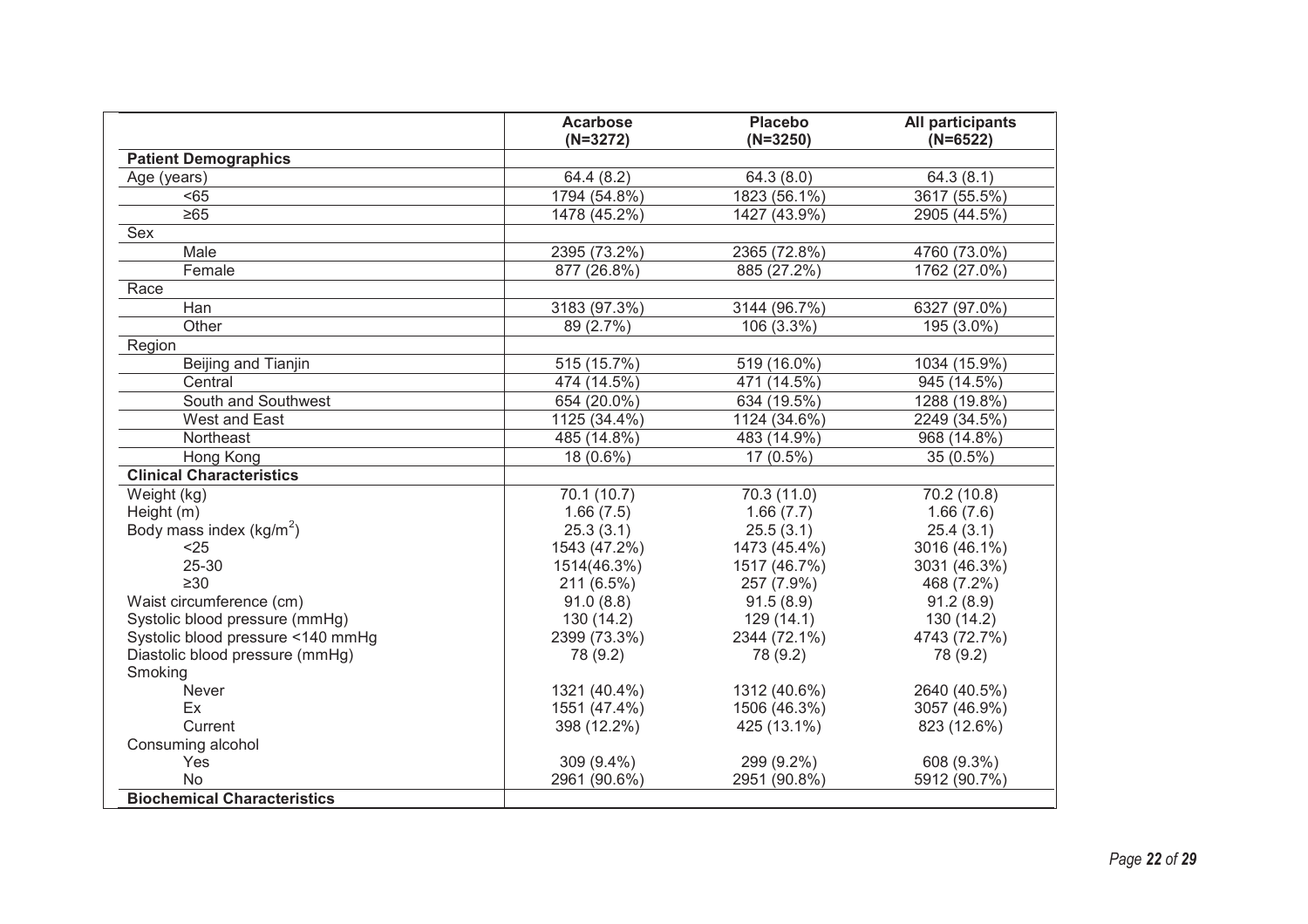| Fasting plasma glucose (mmol/l)                  | 5.5(0.86)           | 5.5(0.78)           | 5.5(0.82)           |
|--------------------------------------------------|---------------------|---------------------|---------------------|
| Two-hour plasma glucose (mmol/l)                 | 9.3(1.1)            | 9.3(1.1)            | 9.3(1.1)            |
| $HbA_{1c}$                                       |                     |                     |                     |
| (mmol/mol)                                       | 41(8)               | 41(7)               | 41(7.8)             |
| (% )                                             | 5.9(0.8)            | 5.9(0.7)            | 5.9(0.7)            |
| Haemoglobin (g/L)                                | 141(15)             | 141(15)             | 141 (15)            |
| Mean red cell corpuscular volume (fL)            | 91(5.5)             | 92(5.6)             | 92(5.5)             |
| White blood cell count $(x10^{9/1})$             | 6.3(1.6)            | 6.4(1.7)            | 6.4(1.7)            |
| Platelet count (x10 <sup>9/1</sup> )             | 200 (57)            | 200(57)             | 200(57)             |
| Haematocrit                                      | 0.42(0.05)          | 0.42(0.04)          | 0.42(0.04)          |
| Plasma alanine aminotransferase (U/L)            | 25.9(14.6)          | 25.9(15.2)          | 25.9 (14.9)         |
| Plasma creatinine (µmol/L)                       | 79 (19)             | 79 (20)             | 79 (20)             |
| eGFR (ml/min/1.73 $m2$ )                         | 88 (75 - 103)       | 89 (75 - 103)       | 88 (75 - 103)       |
| $<$ 60 ml/min/1.73m <sup>2</sup>                 | 234 (7.2%)          | 249 (7.7%)          | 438 (7.4%)          |
| Total cholesterol (mmol/L)                       | 4.1(1.1)            | 4.1(1.0)            | 4.1(1.0)            |
| HDL-cholesterol (mmol/L)                         | 1.18(0.31)          | 1.18(0.30)          | 1.18(0.30)          |
| LDL-cholesterol (mmol/L)                         | 2.27(0.82)          | 2.25(0.78)          | 2.26(0.80)          |
| Triglycerides (mmol/L)                           | 1.37 (1.00 to 1.91) | 1.36 (0.99 to 1.91) | 1.36 (1.00 to 1.91) |
| <b>Coronary Heart Disease Inclusion Criteria</b> |                     |                     |                     |
| Previous myocardial infarction                   | 1350 (41.3%)        | 1362 (41.9%)        | 2712 (41.6%)        |
| Previous unstable angina                         | 1352 (41.3%)        | 1363 (42.0%)        | 2715 (41.7%)        |
| Current stable angina                            | 727 (22.2%)         | 690 (21.2%)         | 1417 (21.7%)        |
| <b>Cardiovascular therapies</b>                  |                     |                     |                     |
| Lipid-lowering therapy                           |                     |                     |                     |
| <b>Statins</b>                                   | 3038 (93.0%)        | 3028 (93.3%)        | 6066 (93.2%)        |
| Fibrate                                          | 35 (1.1%)           | 32 (1.0%)           | 67 (1.0%)           |
| Niacin                                           | 13 (0.4%)           | 9(0.35%)            | 22 (0.3%)           |
| Antiplatelet therapy                             |                     |                     |                     |
| Any                                              | 3198 (97.9%)        | 3186 (98.2%)        | 6384 (98.0%)        |
| Aspirin                                          | 3063 (93.8%)        | 3063 (94.4%)        | 6126 (94.1%)        |
| Clopidrogel                                      | 2000 (61.3%)        | 1983 (61.1%)        | 3983 (61.2%)        |
| Other                                            | 40 (1.2%)           | 38 (1.2%)           | 78 (1.2%)           |
| Other cardiovascular therapy                     |                     |                     |                     |
| Beta-blocker                                     | 2141 (65.6%)        | 2160 (66.5%)        | 4301 (66.1%)        |
| Angiotensin-converting enzyme inhibitor or       | 1930 (59.1%)        | 1909 (58.8%)        | 3839 (59.0%)        |
| angiotensin receptor blocker                     |                     |                     |                     |
| Calcium channel blocker                          | 967 (29.6%)         | 938 (28.9%)         | 1905 (29.3%)        |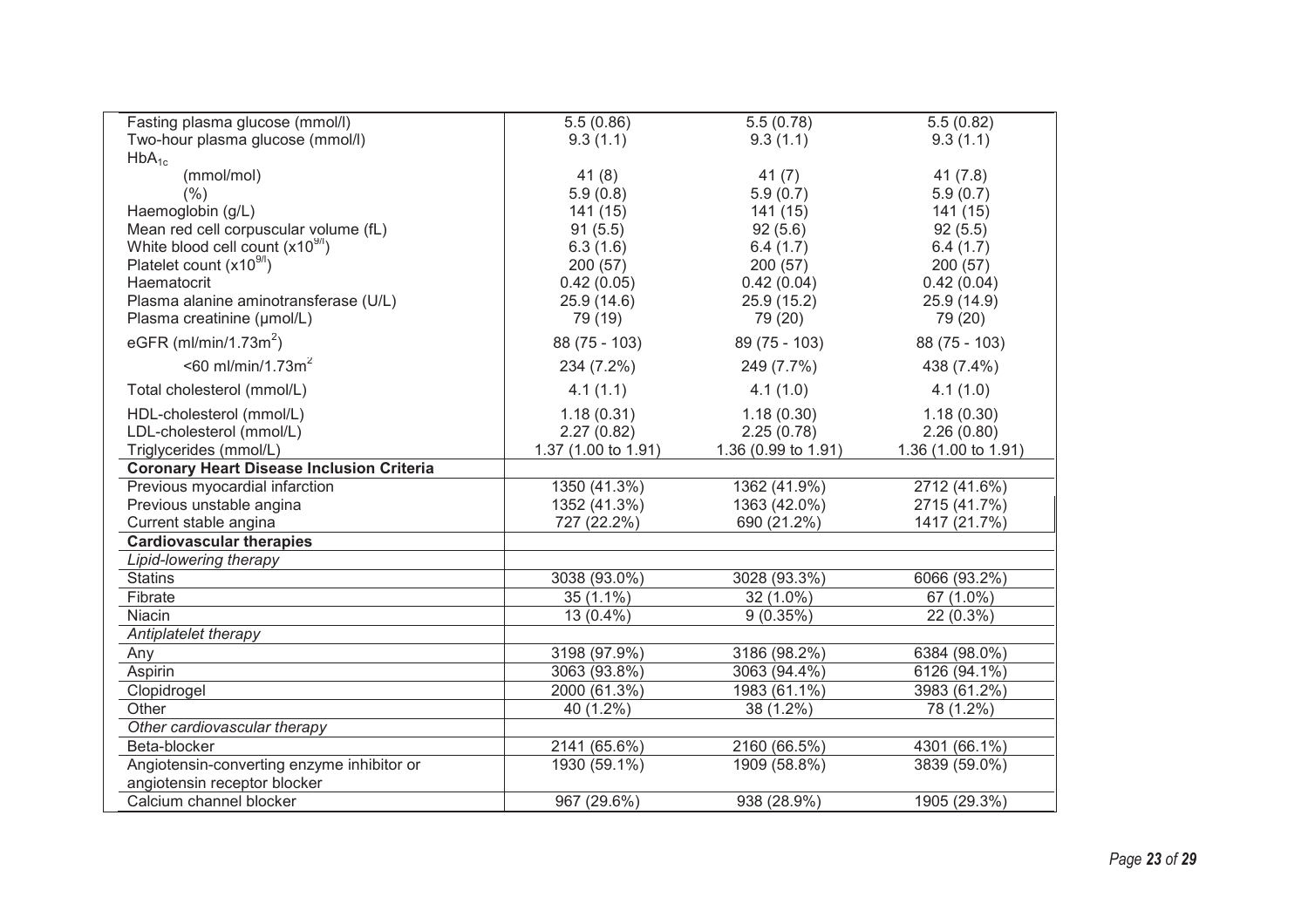| .<br><b>Nitrates</b> | 126E<br>$\sim$<br>1101<br>۰r<br>$.1/0$ '<br>,,,,<br>$\sqrt{2}$ | $\sim$<br>5%<br>. | $.0\%$<br>$\cdots$ $\sim$<br>2408<br>ur |
|----------------------|----------------------------------------------------------------|-------------------|-----------------------------------------|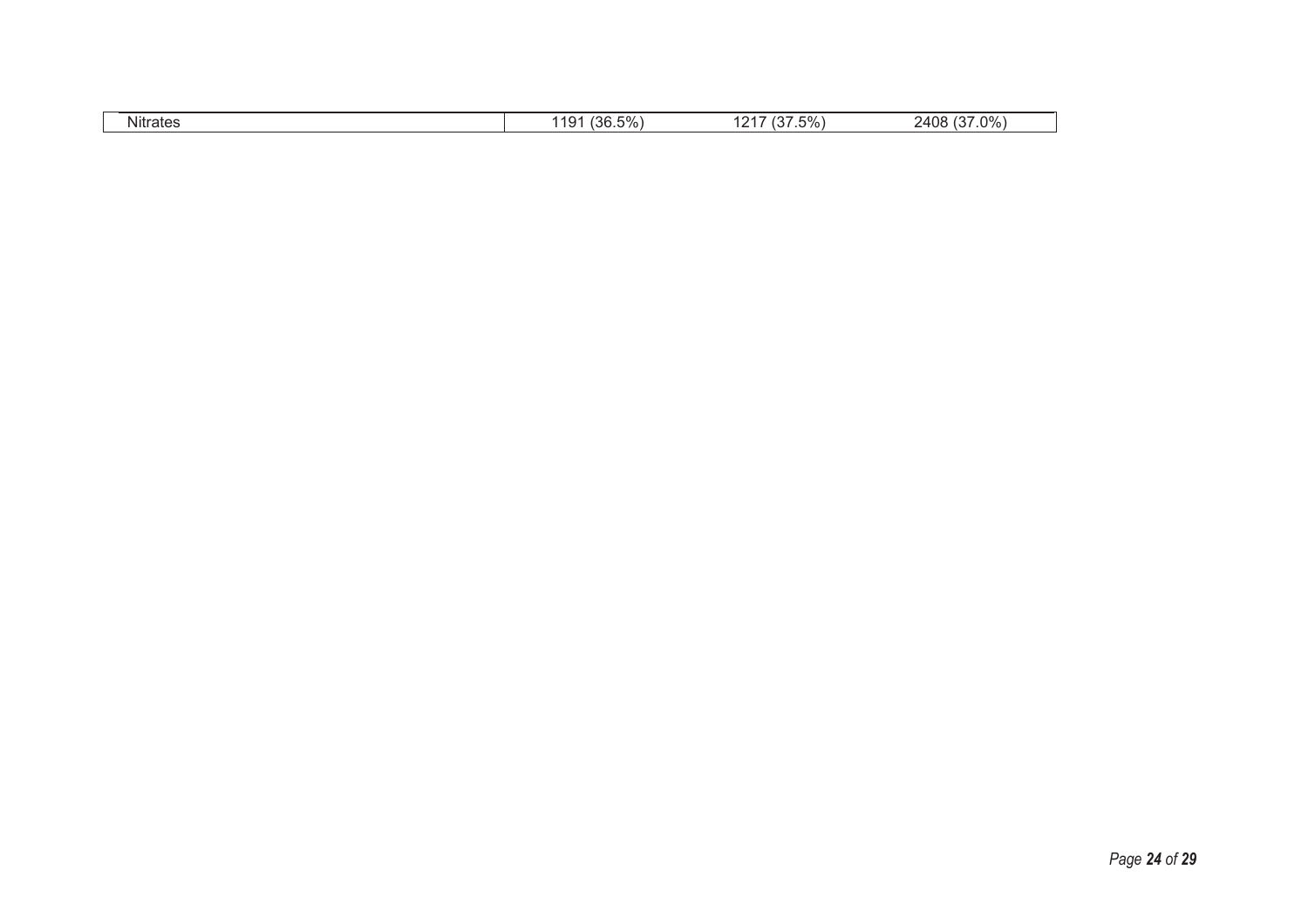**Table 2:** Rates of Composite Cardiovascular Outcomes and Secondary Outcomes in Randomised Groups by Intention-to-Treat Analysis.

|            |             |                        |             | <b>Hazard Ratio</b>                | P     |
|------------|-------------|------------------------|-------------|------------------------------------|-------|
| $N = 3272$ |             | $N = 3250$             |             | (95% CI)                           | Value |
| No. (%)    | No. per 100 | No. (%)<br>No. per 100 |             |                                    |       |
|            | person-yrs. |                        | person-yrs. |                                    |       |
| 470(14.4)  | 3.33        | 479 (14.7)             | 3.4.        | 0.98 (0.86 to 1.11)                | 0.73  |
|            |             |                        |             |                                    |       |
| 285(8.7)   | 1.93        | 299 (9.2)              | 2.04        | 0.95 (0.81 to 1.11)                | 0.51  |
|            |             |                        |             |                                    |       |
| 216(6.6)   | 1.42        | 219(6.7)               | 1.45        | $0.98(0.81 \text{ to } 1.19)$      | 0.85  |
| 145(4.4)   | 0.96        | 163(5.0)               | 1.03        | $0.89(0.71 \text{ to } 1.11)$      | 0.23  |
| 122(3.7)   | 0.82        | 108(3.3)               | 0.73        | 1.12 (0.87 to 1.46)                | 0.38  |
| 75(2.3)    | 0.50        | 77(2.4)                | 0.52        | 0.97 (0.70 to 1.33)                | 0.83  |
| 174(5.3)   | 1.19        | 170(5.2)               | 1.17        | 1.02 $(0.82 \text{ to } 1.26)$     | 0.87  |
| 65(2.0)    | 0.43        | 73(2.2)                | 0.49        | 0.89 (0.63 to 1.24)                | 0.48  |
| 436 (13.3) | 3.17        | 513 (15.8)             | 3.84        | $0.82$ (0.71 to 0.94)*             | 0.005 |
| 41(1.3)    | 0.33        | 50(1.5)                | 0.41        | $0.81$ (0.54 to 1.23) <sup>*</sup> | 0.33  |
|            |             | <b>Acarbose</b>        |             | <b>Placebo</b>                     |       |

\*Rate ratios. <sup>†</sup> eGFR <30 ml/min/1.73m<sup>2</sup>, doubling of baseline serum creatinine level, or halving of baseline eGFR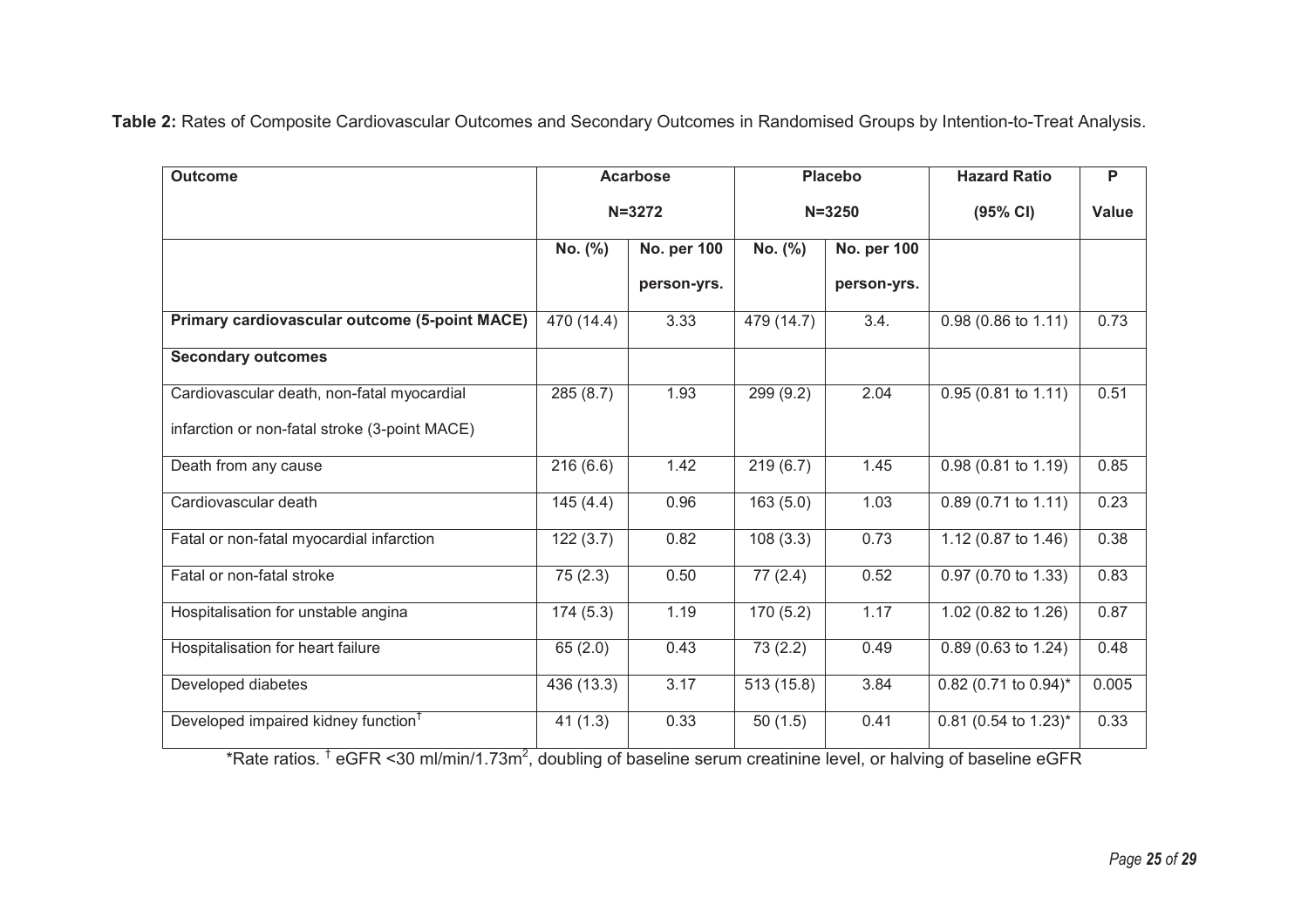| Table 3: Adverse Events Reported During the Trial According to System Organ Class |  |  |  |  |  |  |  |
|-----------------------------------------------------------------------------------|--|--|--|--|--|--|--|
|-----------------------------------------------------------------------------------|--|--|--|--|--|--|--|

|                                                                                | <b>Acarbose</b><br>$(N=3263)$ |        | <b>Placebo</b><br>$(N=3241)$ |     |
|--------------------------------------------------------------------------------|-------------------------------|--------|------------------------------|-----|
|                                                                                | <b>Patients</b>               | Events | <b>Patients Events</b>       |     |
| Serious adverse events*                                                        |                               |        |                              |     |
|                                                                                |                               |        | 90                           |     |
| Neoplasms benign, malignant and unspecified                                    | $91(2.8\%)$                   | 109    | $(2.8\%)$<br>77              | 101 |
| Infections and infestations                                                    | 79 (2.4%)                     | 87     | $(2.4\%)$<br>66              | 86  |
| Gastrointestinal disorders                                                     | $90(2.8\%)$                   | 94     | $(2.0\%)$<br>37              | 71  |
| Vascular disorders                                                             | 49 (1.5%)                     | 52     | $(1.1\%)$<br>26              | 43  |
| Nervous system disorders                                                       | $39(1.2\%)$                   | 41     | $(0.8\%)$<br>22              | 62  |
| Musculoskeletal and connective tissue disorders<br>Adverse events <sup>t</sup> | $33(1.0\%)$                   | 34     | $(0.7\%)$                    | 23  |
|                                                                                |                               |        | 179                          |     |
| <b>Gastrointestinal disorders</b>                                              | 250 (7.7%)                    | 277    | $(5.5\%)$                    | 187 |

\* Serious adverse events are reported where they occur in ≥1% of participants in either treatment group.

† Adverse events associated with drug discontinuation or dose changes were reported where they occur in ≥5% in either treatment group.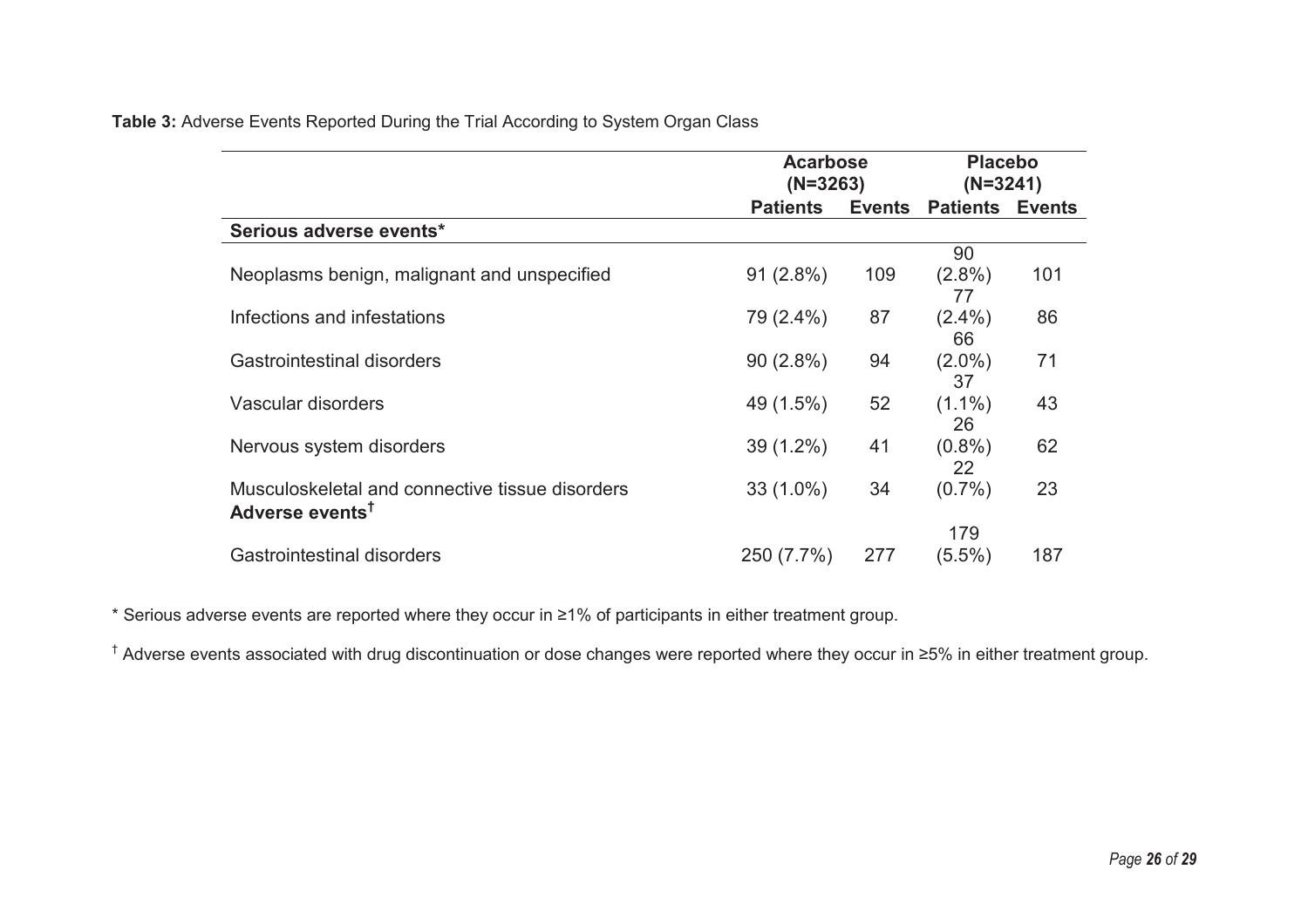# **Figure 1:**



- 1 Subjects were counted as completers if they had vital status assessed as alive or deceased at the trial termination visit and had not withdrawn consent.
- 2 Subjects were counted as lost to follow-up if they were lost and their vital status could not be determined at the trial termination visit.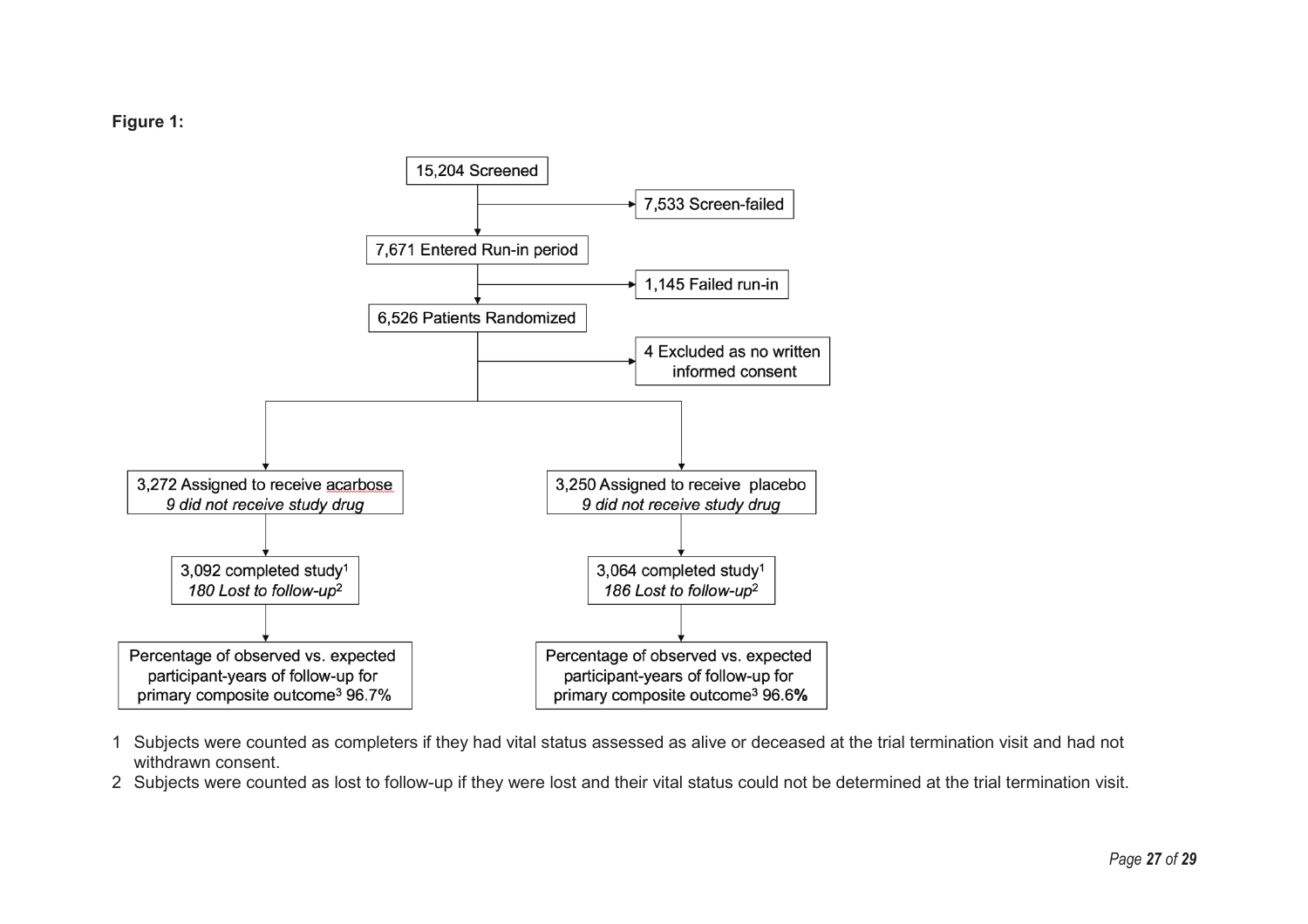3 Time from randomization to the time of first primary composite outcome or the time when censored for first primary composite outcome according to the primary censoring scheme for event-free subjects, divided by the time from randomization to the time of first primary composite outcome or the expected follow-up time for event-free subjects as follows: vital status date at the trial termination visit for subjects counted as completers assessed as alive, the date of death for subjects counted as completers assessed as deceased, and the study cut-off date (1 Dec 2016) for subjects who were counted as lost to follow-up or withdrew consent.